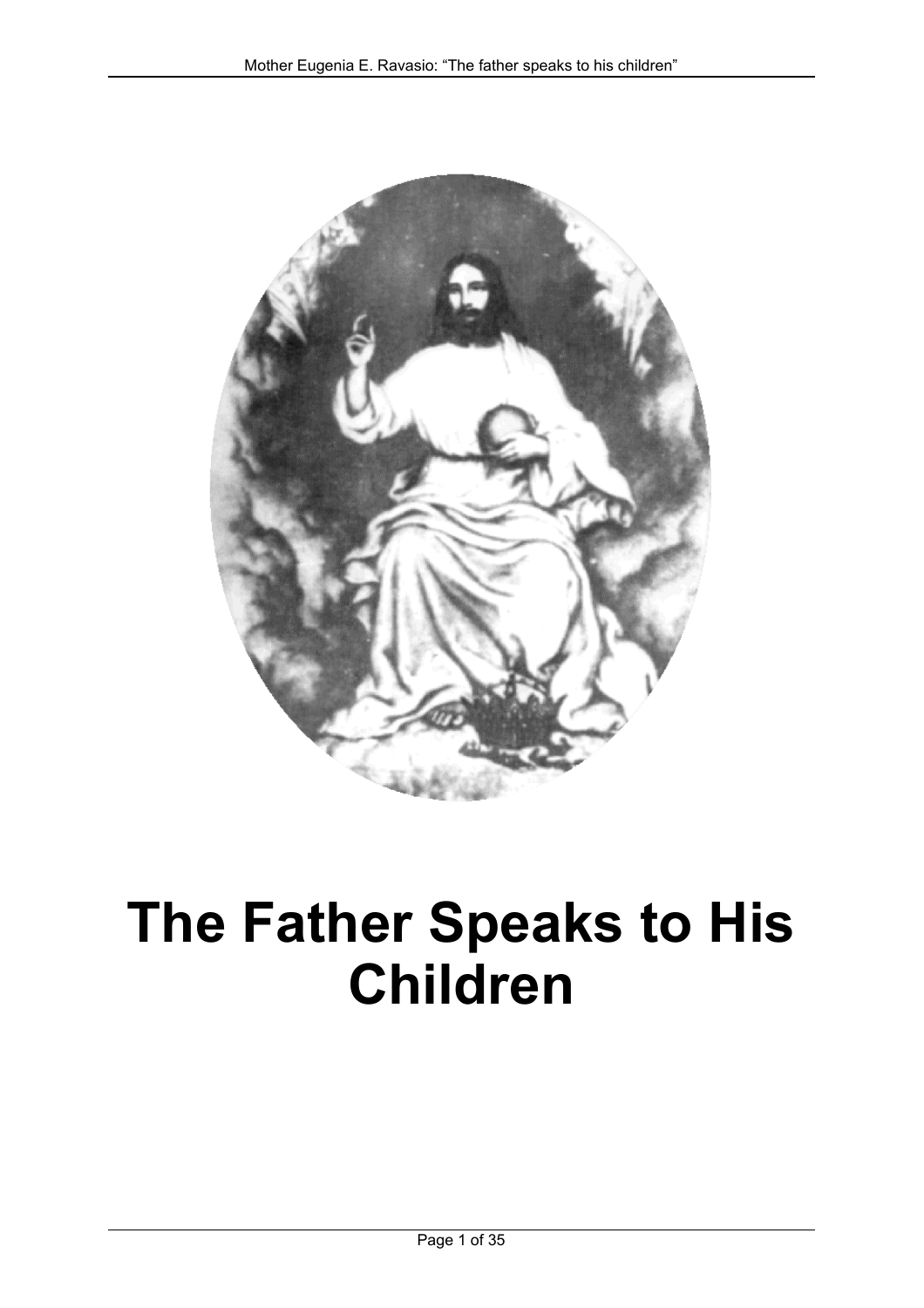"The father speaks to his children"

Imprimatur: + Petrus Canisius van Lierde, Vic. Generalis e Vic. Civitatis Vaticanae, Roma, die 13 Martii 1989

 "The father speaks to his children " Associazione "Dio è Padre – Casa Pater" C.P. 135 – I-67100 L´Aquila (Italy)

Published and distributed by: "EDIZIONI NIDI DI PREGHIERA" C.P. 135 – I-67100 L'AQUILA (Italien)

| $4th$ print edition in english,      | July-13, 1995     |
|--------------------------------------|-------------------|
| $1st$ digital pdf edition in english | February-28, 2005 |

This edition serves as a manuscript.

It is not sold and not commercially available. This book is distributed cost-free in order to circulate the message of the Father. Thus, nobody is authorized to charge amounts or donations for this work, which wants to exist only by trusting in the hope of this message. All those, who want to thank for it are invited to pray, especially for those people, who do not yet know the Father. Everyone can help voluntarily to distribute this message.

#### **CONTENT**

| SHORT BIOGRAPHY OF MOTHER EUGENIA ELISABETTA RAVASIO4 |  |
|-------------------------------------------------------|--|
|                                                       |  |
|                                                       |  |
|                                                       |  |
|                                                       |  |
|                                                       |  |
|                                                       |  |
|                                                       |  |
|                                                       |  |



*Front cover*: Authentic photograph of the picture painted at Mother Eugenia's request after the apparitions..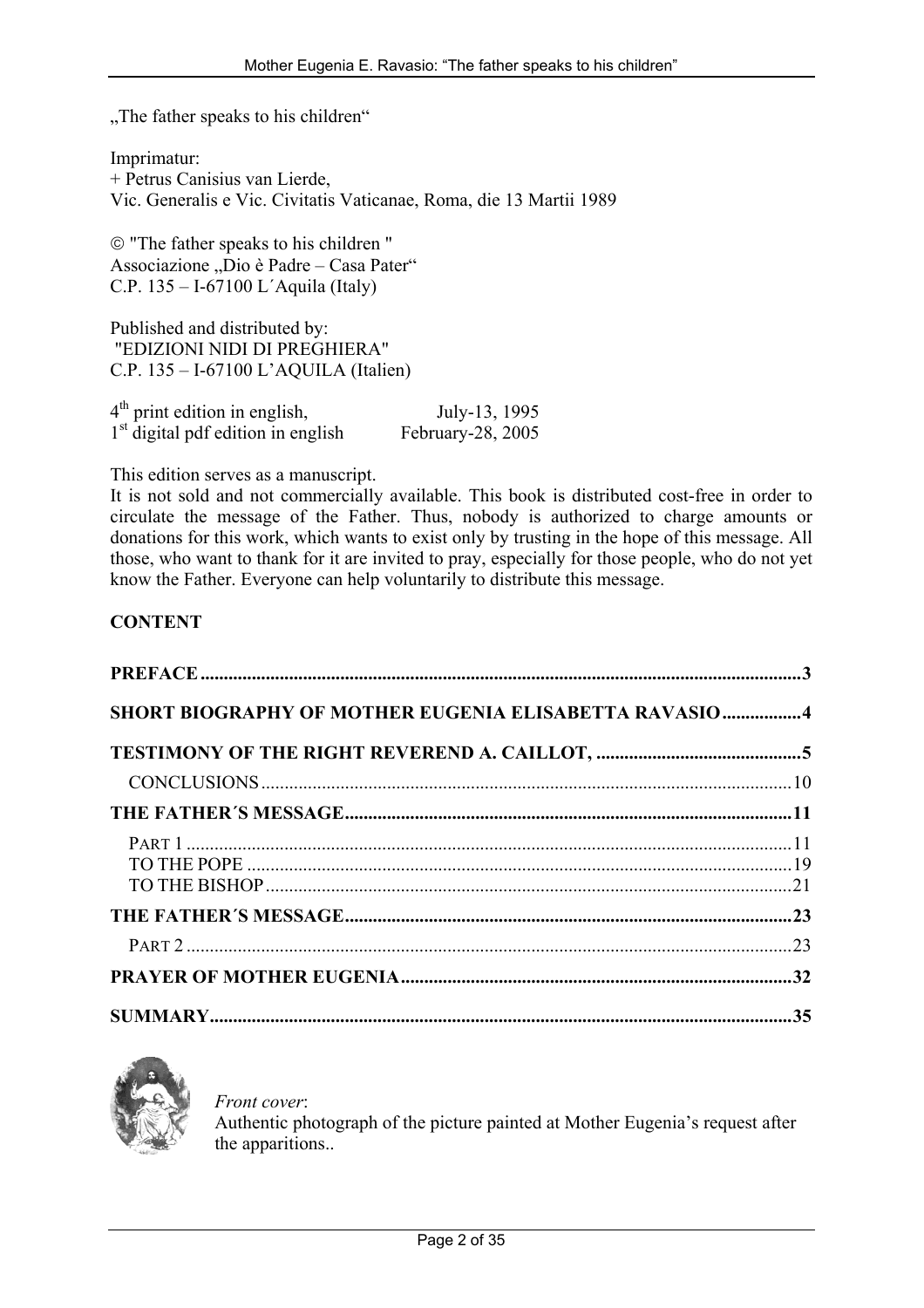# **PREFACE "GOD IS MY FATHER"**

"God is my Father!" This cry is being heard ever more frequently in today's world: people are coming to recognize that God is indeed their Father.

Consequently, we feel it our duty to publish a message, given to the world by God the Father through one of His creatures who loved Him so much, Sister Eugenia Elisabetta Ravasio, and recognized as valid by the Church.

We consider it appropriate to introduce this work by quoting the testimony of a former Bishop of Grenoble, the Right Reverend Alexandre Caillot. In 1935 he set up a board of experts, drawn from various parts of France, to conduct a diocesan enquiry, which lasted ten years.

Its members included the Bishop of Grenoble's Vicar General, Mgr Guerry, theologian; the Jesuit brothers, Fathers Albert and Auguste Valencin-Amons, who ranked among the foremost authorities in the field of philosophy and theology and were expert in evaluating such cases; and two doctors of medicine, one of whom was a psychiatrist.

We are sure that this message will help people to understand the deep tenderness the Father has for each one of us, and we hope that it will receive the widest possible circulation.

> Father Andrea D'Ascanio OFM Cap.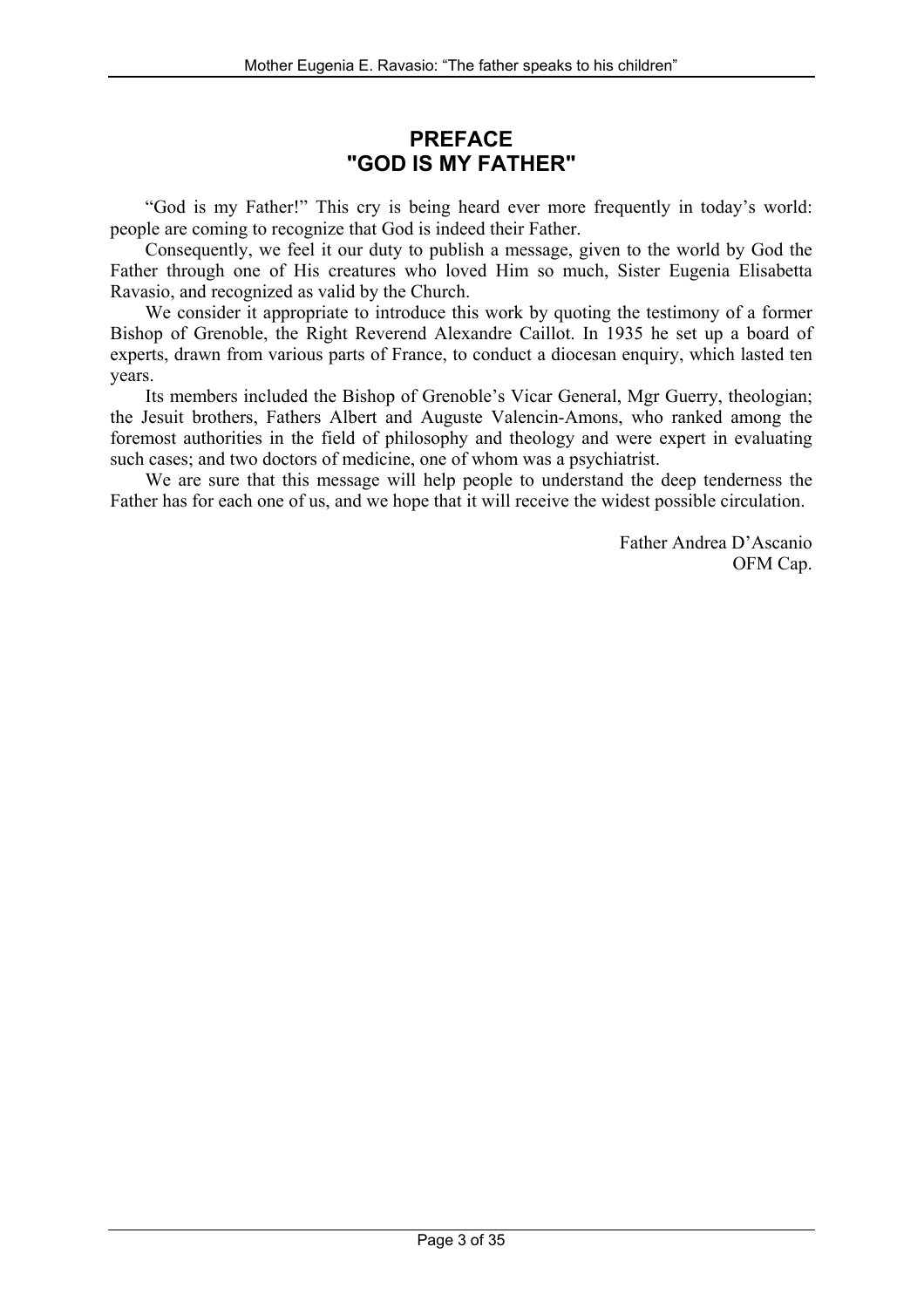# **SHORT BIOGRAPHY OF MOTHER EUGENIA ELISABETTA RAVASIO**

Who is Mother Eugenia, whom God the Father called "My beloved daughter", "My little plant"?

In our opinion, Mother Eugenia is one of the greatest lights of our times, the little prophet of a new Church, in which the Father is the centre and apex of all mankind, and in which unity is the highest ideal of spirituality. She is a light given by the Father to the world at this time of chaos and darkness, so that we may see the road that has to be followed.

She was born in San Gervasio d'Adda (now Capriato San Gervasio), a small town in the province of Bergamo, Italy, on 4 September 1907, in a family of peasant background.

She received only an elementary education. After a few years working in a factory, she entered the Congregation of Our Lady of the Apostles at the age of 20 years. It was here that her great charismatic personality developed, leading to her election as Mother General of the Congregation at the age of only 25.

Quite apart from her spiritual qualities, her work in the social field alone would suffice to ensure her a place in history. In twelve years of missionary activity she opened over 70 centres - each with infirmary, school and church - in the remotest spots of Africa, Asia and Europe.

It was she who discovered the first medicine for the cure of leprosy, extracting it from the seed of a tropical plant. This medicine was later studied and developed further at the Pasteur Institute in Paris.

She encouraged the apostolate of Raoul Follereau, who, following in her footsteps and building on the foundations laid by her, is regarded as the apostle of the lepers.

During the period 1939-41 she conceived, planned and brought to fruition the project for a "Lepers' City" at Azopte (Ivory Coast). This was a vast centre, covering an area of 200,000 sq.m., for the care of leprosy sufferers.It remains even today one of Africa's and the world's leading centres of its kind.

In recognition of this achievement, France conferred the Couronne Civique, the highest national honour for social work, on the Congregation of Missionary Sisters of Our Lady of the Apostles, of which Mother Eugenia was Superior General from 1935 to 1947.

Mother Eugenia returned to the Father on 10 August 1990.

Her most important legacy to us is the Message of the Father ("The Father speaks to His children"), the only private revelation made personally by God the Father and recognized as authentic by the Church after ten years of the most rigorous examination. We reproduce at the beginning of the text the statement issued by Mgr Alexandre Caillot, Bishop of Grenoble, following the investigation.

It is noteworthy that the Father (in 1932) dictated the Message to Mother Eugenia in Latin, a language totally unknown to her.

In 1981 this Message came to our notice, and in 1982, its fiftieth anniversary, we published it in Italian.

The many miracles of grace worked by the Message have led us to disseminate it gratis, especially in prisons, barracks and hospitals. In addition to English, it is available in French, Italian, Spanish and German and other languages

> Father Andrea D'Ascanio OFM Cap.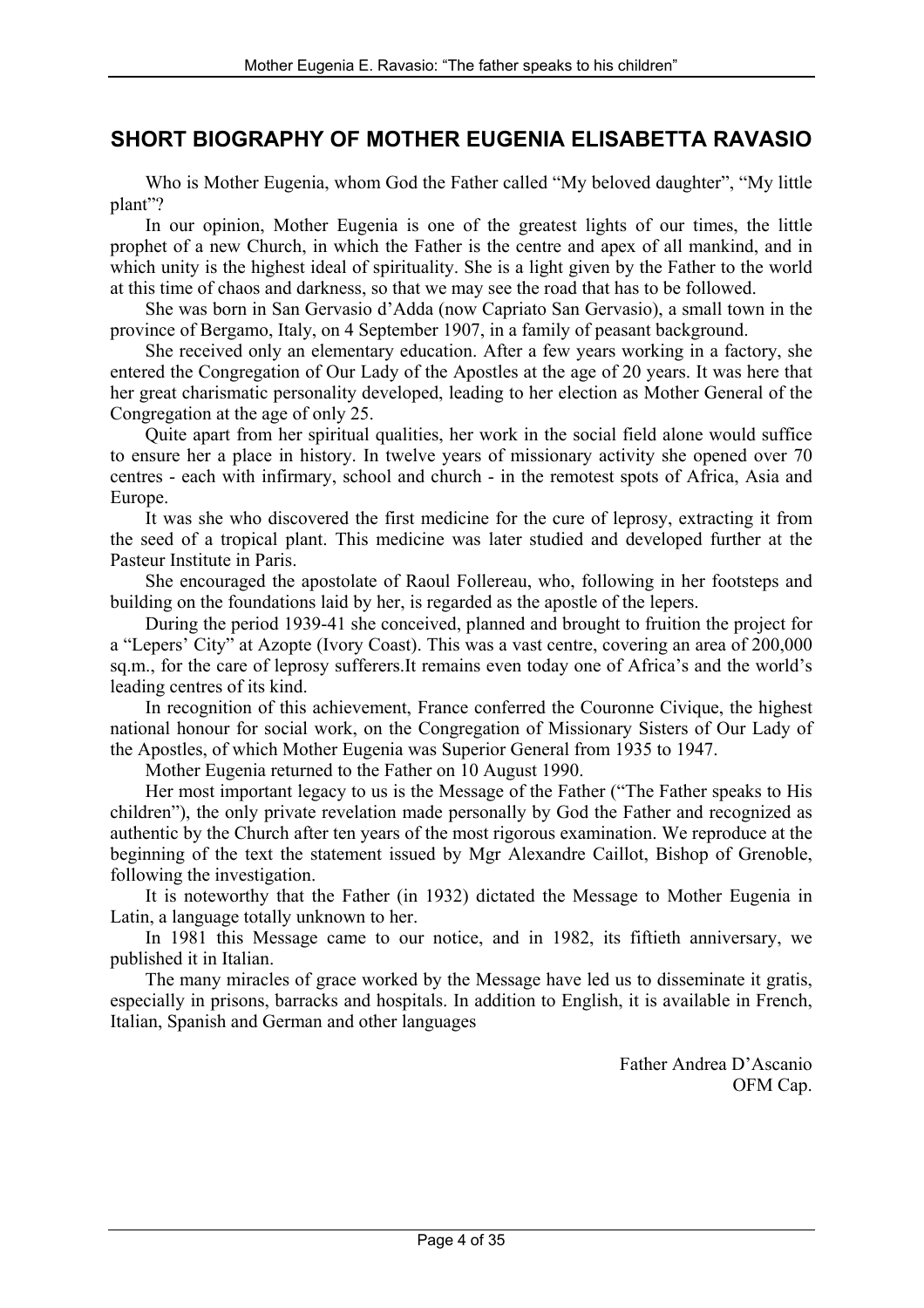# **TESTIMONY OF THE RIGHT REVEREND A. CAILLOT,**

#### **BISHOP OF GRENOBLE, FOLLOWING THE REPORT PREPARED DURING THE CANONICAL ENQUIRY INTO THE CASE OF MOTHER EUGENIA**

Ten years have passed since, as Bishop of Grenoble, I decided to open an enquiry into Mother Eugenia's case. I now have enough information to bring my testimony as Bishop before the Church.

1. The first thing to emerge with certainty from the enquiry is that Mother Eugenia's considerable virtues are well established.

From the beginning of her religious life, the sister had attracted her superiors' attention because of her piety, her obedience and her humility.

Her superiors, perplexed by the extraordinary nature of the events which occurred during her novitiate, had not wanted to let her stay on in the convent. After some hesitation, they were forced to abandon their plan when faced with the nun's exemplary conduct.

During the enquiry, Sister Eugenia showed great pa-tience and the utmost docility in submitting without complaint to all the medical tests, answering the theological and medical commissions' often long and distressing questioning, and accepting contradictions and trials. Her simplicity, in particular, was praised by all the investigators.

A number of circumstances also showed the nun to be capable of practising virtue to a heroic degree. According to the theologians, an especially striking feature was her obedience during Father Auguste Valencin's enquiry in June 1934, and her humility on the sad day of 20 December 1934.

I can attest that, while she was Superior General, I found her very devoted to her duty, dedicating herself to her task - which must have seemed all the more difficult to her as she was not prepared for it - with great love for souls, her Congregation and the Church. Those close to her are struck, as I myself am, by her strength of spirit in facing difficulties.

I am impressed not only by her virtues but also by the qualities she displays in exercising her authority. Also striking is the fact that a relatively uneducated nun should come to fill her Congregation's highest office. In this there is already something extraordinary and, from this point of view, the enquiry conducted by my Vicar General, Mgr Guerry, on the day of her election, is very significant. The answers given by the Chapter members and by the superiors and delegates of the various missions showed that they were choosing Mother Eugenia as their Superior General - in spite of her youth and the canonical obstacles which would normally have caused the idea of her nomination to be rejected - because of her qualities of judgment, balanced temperament, energy and firmness. Reality would seem to have far surpassed the hopes that her electors placed in her.

What I especially noticed in her was her lucid, lively and penetrating intelligence. I said that her education had been inadequate, but this was for external reasons over which she had no control: her mother's long illness had compelled her, at a very early age, to look after the house and be absent from school very often. Then, before she entered the convent, there were the hard years she worked in industry as a weaver. Notwithstanding these basic gaps, the consequences of which are evidenced in her style and spelling, Mother Eugenia gives many lectures in her community. It is worth noting that she herself compiles her Congregation's circulars and the contracts with municipal authorities or administrative councils regarding the hospital institutes of Our Lady of the Apostles. She has also compiled a long directory.

She sees every situation clearly and correctly, as if it were a matter of conscience. Her instructions are straight-forward, precise and very practical. She knows each of her 1400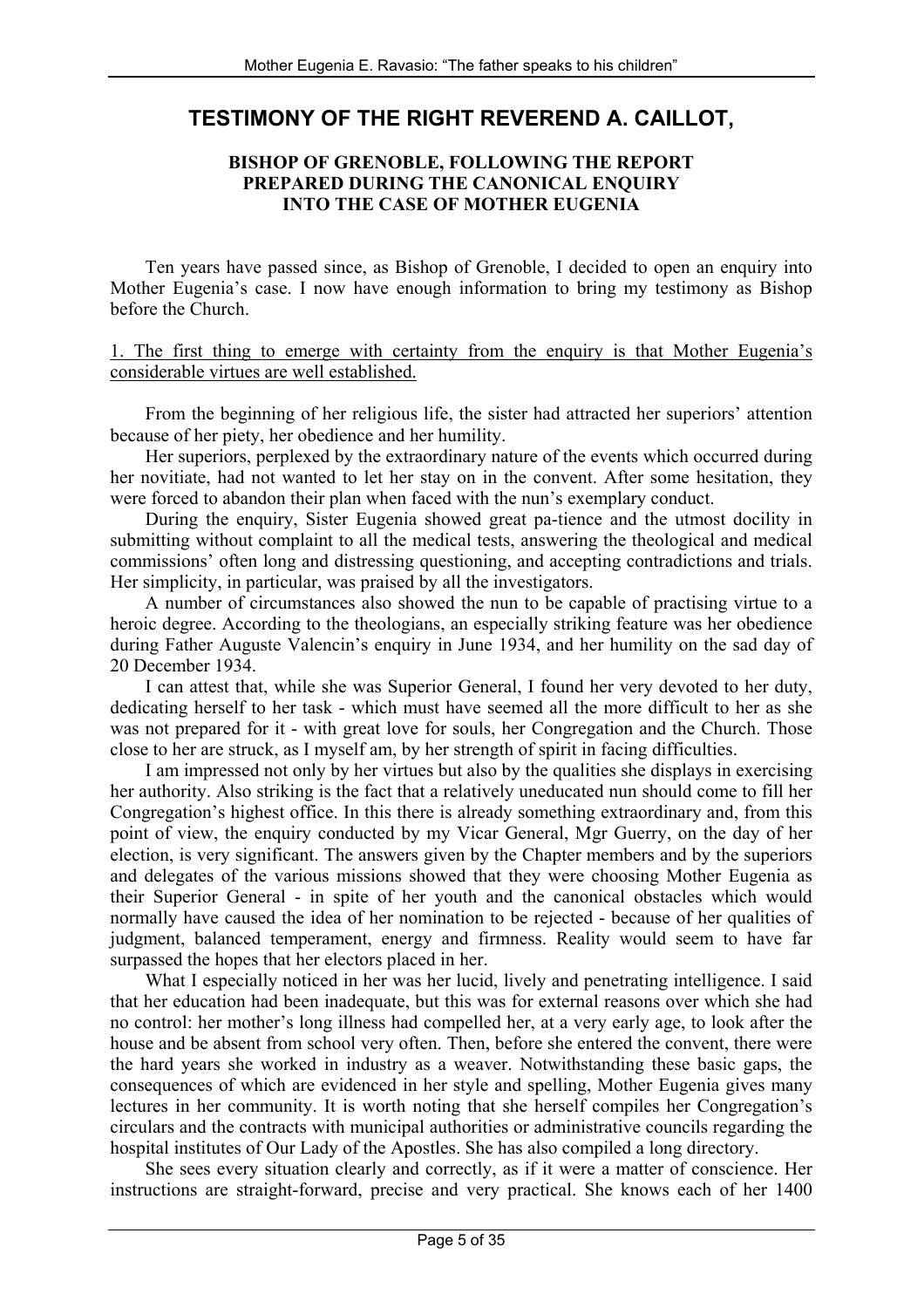daughters personally, and also their attitudes and their virtues; hence she is able to select those who are most qualified to perform various tasks. She also has an accurate personal knowledge of her Congregation's needs and resources. She knows the situation in every house and has visited all her missions.

We wish to emphasize also her spirit of far-sightedness. She has taken all the necessary measures for every hospital or school to have qualified nuns and whatever they need to live and develop. I find it particularly interesting to note that Mother Eugenia seems to possess a spirit of decisiveness, a sense of reality and a creative will. In six years she has founded 67 institutes and has been able to introduce very useful improvements in her Congregation.

If I single out her qualities of intelligence, judgment and will, and her powers of administration, it is because they seem to me to rule out definitively all the hypotheses about hallucinations, illusions, spiritism, hysteria or delirium. These were examined during the enquiry but proved incapable of giving a satisfactory explanation of the facts.

Mother Eugenia's life is a constant demonstration of her mental and general equilibrium, which, to the observer, seems to be the dominant feature of her personality. Other hypotheses, about suggestibility and manageability, led the investigators to wonder whether they might be dealing with a very impressionable temperament, like a multi-faceted mirror which reflects all influences and suggestions. These hypotheses were also rejected for reasons of everyday reality. Although Mother Eugenia is gifted with a sensitive nature and an emotional disposition, she has shown that she has never favoured anyone and that, far from letting herself be influenced by human considerations, she has always been able to determine her own projects and activities and to gain the acceptance of others through her personal insight.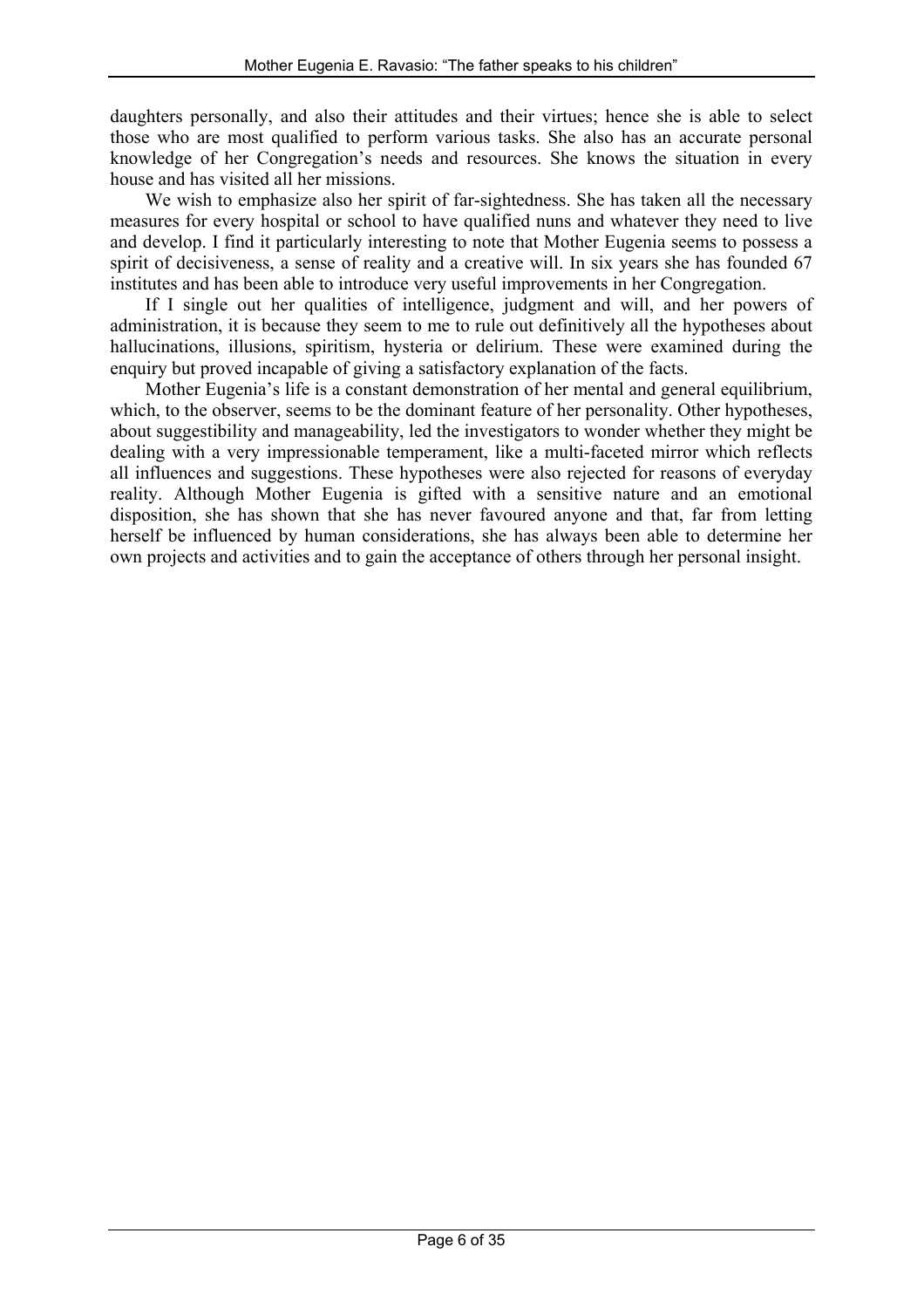#### 2. Objective of the mission:

The object of the mission which would appear to have been entrusted to Mother Eugenia is precise and, from the doctrinal point of view, I see it as legitimate and timely.

Its precise object is to make God the Father known and honoured, mainly by the institution of a special feast which has been requested of the Church. The enquiry established that a liturgical feast in honour of the Father would be quite in keeping with Catholic practice as a whole. It would accord with the traditional thrust of Catholic prayer, which ascends to the Father, through the Son, in the Spirit, as shown by the prayers of the Mass and the liturgical oblation to the Father during the Holy Sacrifice. However, it is strange that there is no special feast in honour of the Father. The Trinity is honoured as such, the Word and the Holy Spirit are honoured by their mission and external manifes-tations. Only the Father has no feast of His own which would draw the attention of the Christian people to His Person. This is the reason why a fairly extensive survey of the faithful has shown that, in the various social classes and even among many priests and religious, "the Father is un-known, no one prays to Him, no one thinks of Him". The survey reveals, rather surprisingly, that a large number of Christians remain distant from the Father because they see Him as a terrifying judge. They prefer to turn to Christ's humanity. And how many ask Jesus to protect them from the Father's anger!

A special feast would thus have the effect firstly of re- establishing order in the spirituality of many Christians and, secondly, of leading them back to the Divine Saviour's instruction: "Everything you ask the Father in My name..." and again "You will pray like this: 'Our Father...'"

A liturgical feast dedicated to God the Father would also have the effect of raising our eyes towards the One Whom the apostle St. James called "the Father of light, from Whom every gift comes..." It would accustom souls to consider God's goodness and His fatherly providence. They would realize that this providence is truly that of God the Holy Trinity, and that it is because of His divine nature, common to all three Persons, that God spreads through the world the ineffable treasures of His infinite mercy.

It would seem, at first sight, as if there were no special reason to honour the Father in particular. But was it not the Father Who sent His Son into the world? If it is supremely right to show devotion to the Son and the Holy Spirit because of their external manifestations, would it not be right and proper to give thanks to God the Father, as the Prefaces of the Mass require, for the gift He sent us, His Son?

The real object of this special feast thus becomes plain: to honour the Father, to thank Him, to praise Him for having given us His Son; in a word, as the message states, as the Author of our Redemption; to thank Him Who loved the world so much that He gave His only-begotten Son, so that all men might be brought together in the Mystical Body of Christ and, together with this Son, become His children.

At a time when the world is troubled by secular doctrines, atheism and modern philosophies and no longer re-cognizes God, the true God, would not this feast make known to many the living Father, the Father of mercy and goodness, Whom Jesus has revealed to us? Would it not contribute to an increase in the number of those who worship the Father "in spirit and in truth", to whom Jesus referred? Now, when the world is being torn apart by deadly wars, when it feels the need to seek a solid principle of union to bring the peoples closer together, this feast would bring a great light. It would teach men that they all have the same Father in heaven: the One Who gave them Jesus, towards Whom He draws them as members of His Mystical Body in the unity of the same Spirit of Love! When so many souls are weary and tired of the tribulations of war, they may well be hungering for a deep spiritual life. Might not such a feast call them, then, "from within", to worship the Father Who hides Himself, and to offer themselves in a filial and generous oblation to the Father, the only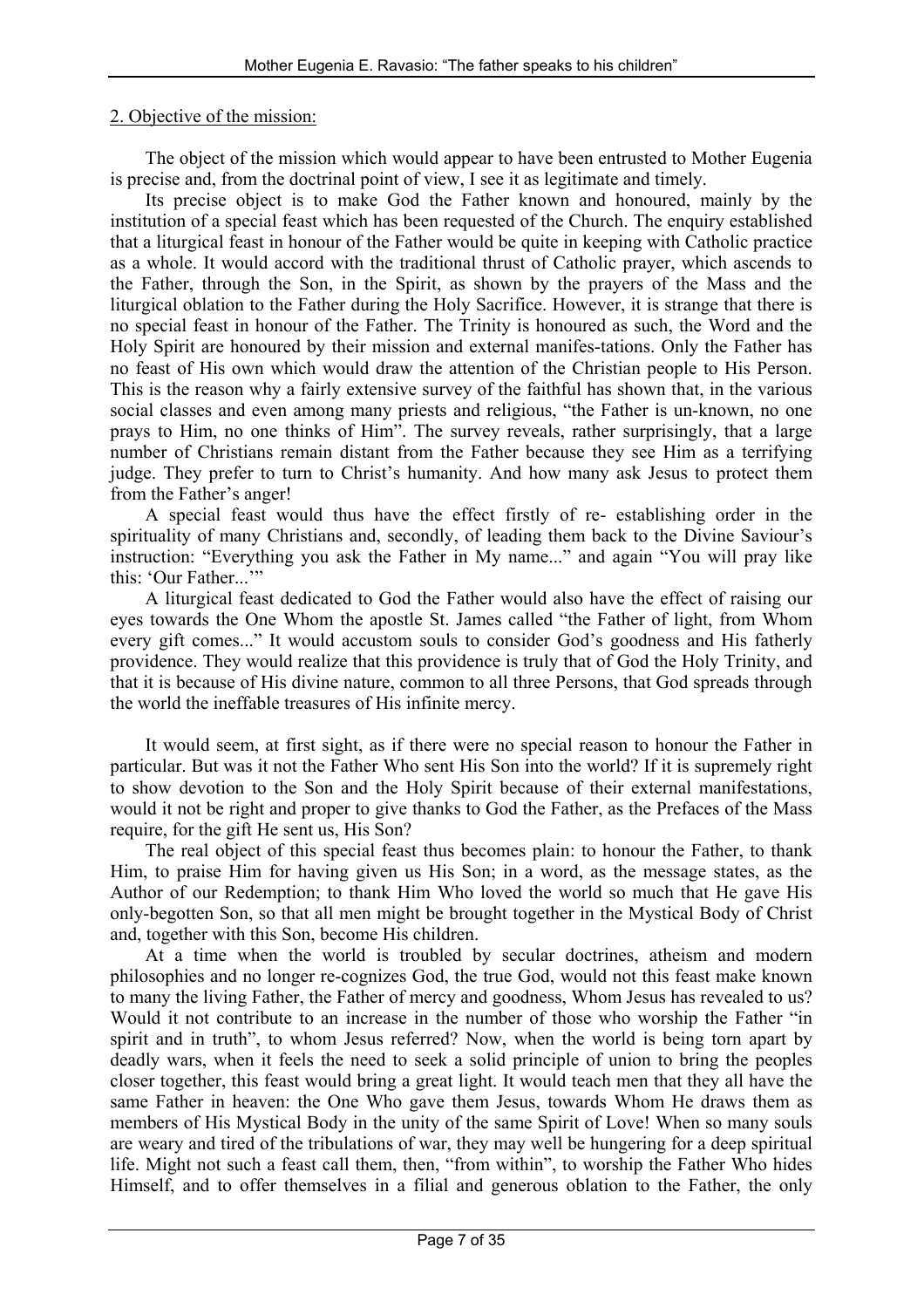source of the life of the Holy Trinity in them? Would it not preserve that fine movement of supernatural life which naturally draws souls towards spiritual childhood and - through confidence - towards filial life with the Father, towards abandonment to the divine will, towards the spirit of faith?

On the other hand, a problem of doctrine arises, quite apart from the question of a special feast and regardless of what the Church may decide on this matter. Some eminent theologians believe that the doctrine of the soul's relationship with the Trinity needs to be examined more deeply, and that it could be for souls a source of enlightenment on the life of union with the Father and the Son, about which St. John speaks, and on the sharing in the life of Jesus, Son of the Father, especially in His filial love for the Father.

But, apart from these theological reasons, what I wish to underline here is this: a poor young woman, unversed in theology, declares that she is receiving messages from God, and these may be very rich in doctrine.

The works of an imaginary visionary are poor, barren and inconsistent. However, the message that Mother Eugenia says the Father entrusted to her is fertile. There is a harmonious interaction of two different characters which tends to confirm its authenticity. On the one hand, it is presented as something traditionally held by the Church, without any suspicious innovations, for it incessantly repeats that everything has already been said in Christ's revelation about His Father, and that everything is in the Gospel. But on the other hand, it declares that this great truth, concerning knowledge of the Father, needs to be reconsidered, studied deeply and experienced.

Does not the disproportion between the weakness of the instrument, incapable of discovering a doctrine of this na-ture by itself, and the depth of the message being conveyed, reveal that a superior, supernatural, divine cause has intervened to entrust the sister with this message?

I cannot see how, humanly speaking, one could explain the nun's discovery of an idea, the originality and fecundity of which the theologians conducting the enquiry were able to perceive only gradually.

Another fact seems to me equally significant: when Sister Eugenia made it known that she had been receiving apparitions of the Father, the investigating theologians replied that apparitions of the Father were in themselves impossible and that they had never occurred before in history. The sister held out against these objections, declaring simply: "The Father told me to describe what I saw. He asks His sons, the theologians, to search." The nun never changed her testimony in any way. She maintained her statements over many months. It was not until January 1934 that the theologians discovered in St. Thomas Aquinas himself the answer to their objection.

The answer given by the great doctor of the Church about the distinction between apparition and mission was enlightening. It removed the obstacle which was paralysing the whole enquiry. Challenged by wise theologians, the uneducated little nun proved to be right. How, humanly speaking, could we explain, in this case too, the nun's in-sight, wisdom and perseverance? A false visionary would have tried to adapt herself to the theologians' explanations. The nun, however, held her ground. These are the additional reasons why her testimony seems trustworthy to us.

In any case, what I find worthy of note is her reserved attitude towards the miraculous aspects of the case. While false visionaries give pride of place to extraordinary phenomena and even see nothing but these, Mother Eugenia, on the contrary, puts them second, as proofs, as means. There is no state of exaltation, but there is a balance of values which makes a favourable impression.

I will refer only briefly to the theologians' enquiry. The Reverend Fathers Albert and Auguste Valencin are highly esteemed for their philosophical and theological authority, and for their deep knowledge of the spiritual life. Their intervention was required in other, similar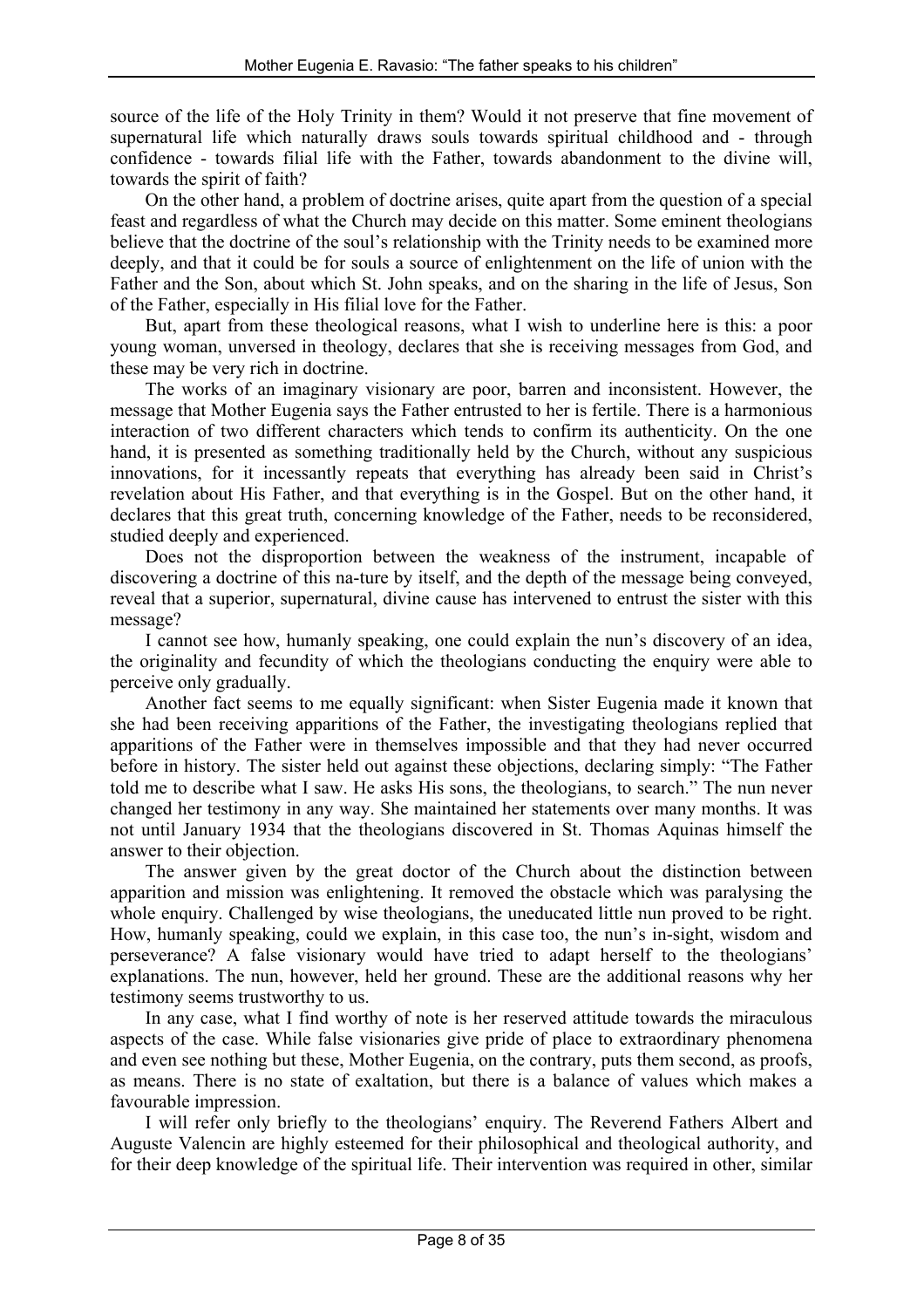enquiries. We know that they acted with great circumspection, and that is why we selected them for this work.

We are grateful for their devoted and conscientious collaboration. Their testimony in favour of the sister and of a supernatural explanation of the facts as a whole is all the more remarkable as they delayed their judgment for a long time, being at first hostile and sceptical, and then hesitant. Little by little, they became convinced, after raising all kinds of objections and imposing hard tests on the nun.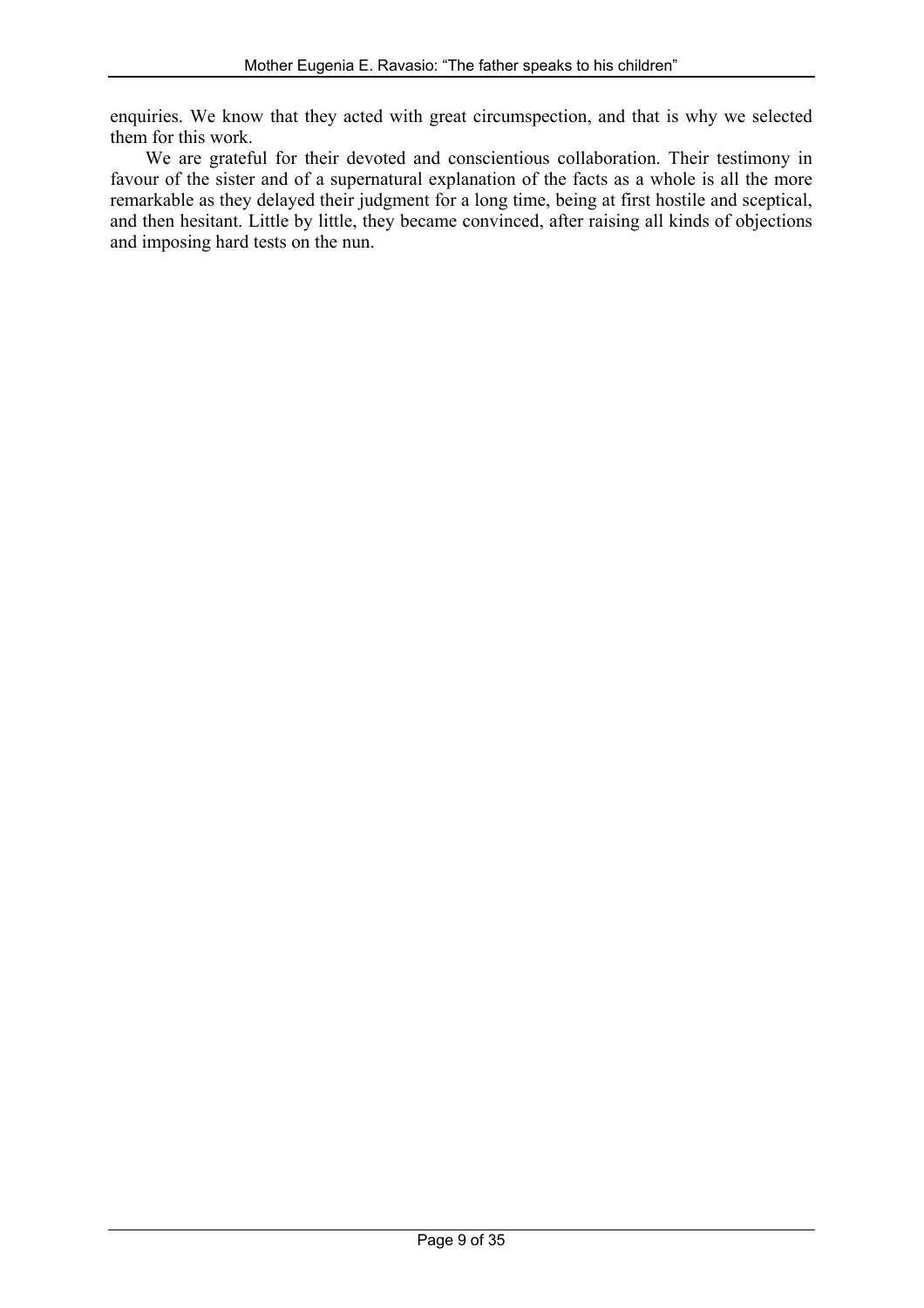#### **CONCLUSIONS**

Following the dictates of my soul and my conscience, and with the keenest sense of my responsibility to the Church, I declare that supernatural and divine intervention seems to me the only logical and satisfactory explanation of the facts.

Isolated from all the surrounding features of the case, this essential fact seems to me to be noble, lofty and supernaturally rich: that a humble nun has called souls to true devotion to the Father, such as Jesus taught and the Church has enshrined in its liturgy. There is nothing alarming in this, only something that is very simple and in accordance with solid doctrine.

The miraculous facts which accompany this message could be separated from the main event and its value would still be preserved in its entirety. For doctrinal reasons, the Church will declare whether the idea of a special feast can be considered separately from this particular case involving the sister.

I believe that the fundamental proof of the authenticity of the nun's mission is shown by the way in which she puts into practice in her life the beautiful doctrine which she was apparently destined to remind us of.

I deem it proper to let her continue her work. I believe that the hand of God is in all this. After ten years of research, reflection and prayer, I bless the Father for having deigned to choose my diocese as the place for such touching manifestations of His love.

> + Alexandre Caillot (Durind the apparitions Bishop of Grenoble)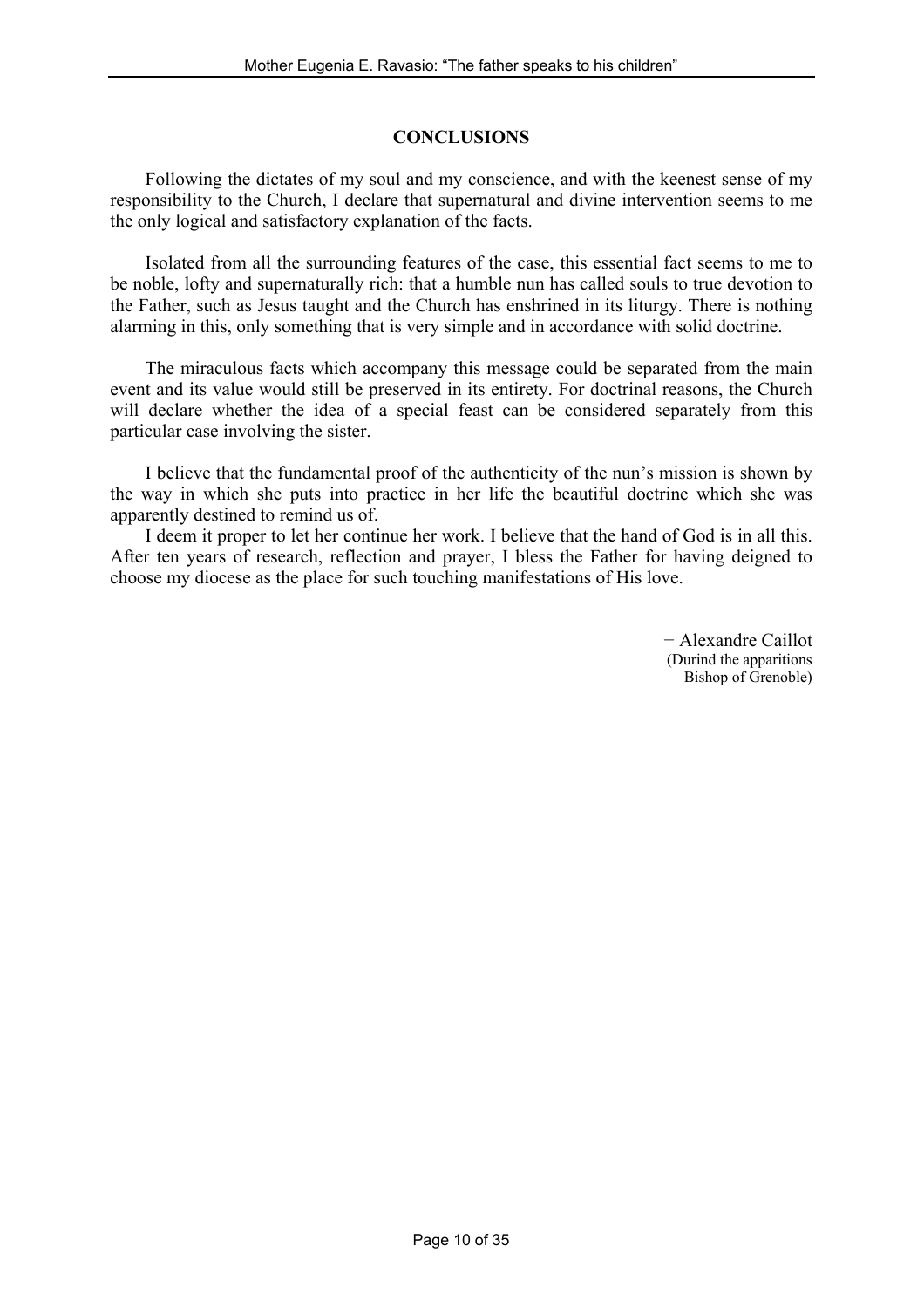# **THE FATHER´S MESSAGE**

## **Part 1**

#### **July 1,1932: Feast of the Precious Blood of Our Lord Jesus Christ**

Here, finally, is the day, blessed for ever, the day the celestial Father promised!

Today the long days of preparation are over, and I feel close, so close, to the coming of my Father and the Father of all men.

A few minutes of prayer, and then what spiritual joys! I was overwhelmed by the desire to see Him and hear Him!

My heart, burning with love, opened up with such great confidence that I realized that, until then, I had never been so trusting with anyone.

The thought of my Father made me, as it were, madly happy.

Finally I began to hear singing. Angels came to announce this glad arrival! Their songs were so beautiful that I decided to note them down as soon as possible.

This harmony ceased and then came a procession of the elect, the cherubim and seraphim, with God, our Creator and our Father.

Prostrate, with my face to the ground, sunk in my own nothingness, I said the Magnificat. Immediately afterwards, the Father told me to sit close to Him and write what He had decided to say to men.

The entire heavenly court who had accompanied Him vanished. Only the Father remained with me and, before sitting, He said:

»I have already told you and now I say it again: I cannot give My beloved Son another time to prove My love for men! I am now coming among them in order to love them and to make them know this love, assuming their image, their poverty. Look, now I am putting aside My crown and all My glory to take on the appearance of an ordinary man!«

Having assumed the appearance of an ordinary man by placing His crown and His glory at His Feet, He took the globe of the world and held it to His Heart, supporting it with His left Hand. He then sat next to me.

I can say but a few words about His arrival and about the appearance He deigned to assume, and about His love! In my ignorance I do not have words to express what He revealed to me. He said:

»Peace and salvation to this house and to the whole world! May My power, My love and My Holy Spirit touch men's hearts, so that all mankind may turn to salvation and come to its Father, Who seeks it, to love and to save it!

Let My Vicar Pius XI understand that these are days of salvation and blessing. Let him not fail to take this opportunity to call the attention of the children to their Father, Who is coming to help them in this life and to prepare their everlasting happiness.

I have chosen this day to begin My work among men because today is the feast of the Precious Blood of My Son Jesus. I intend to bathe in this Blood the work I am beginning, so that it may bear great fruit among all mankind.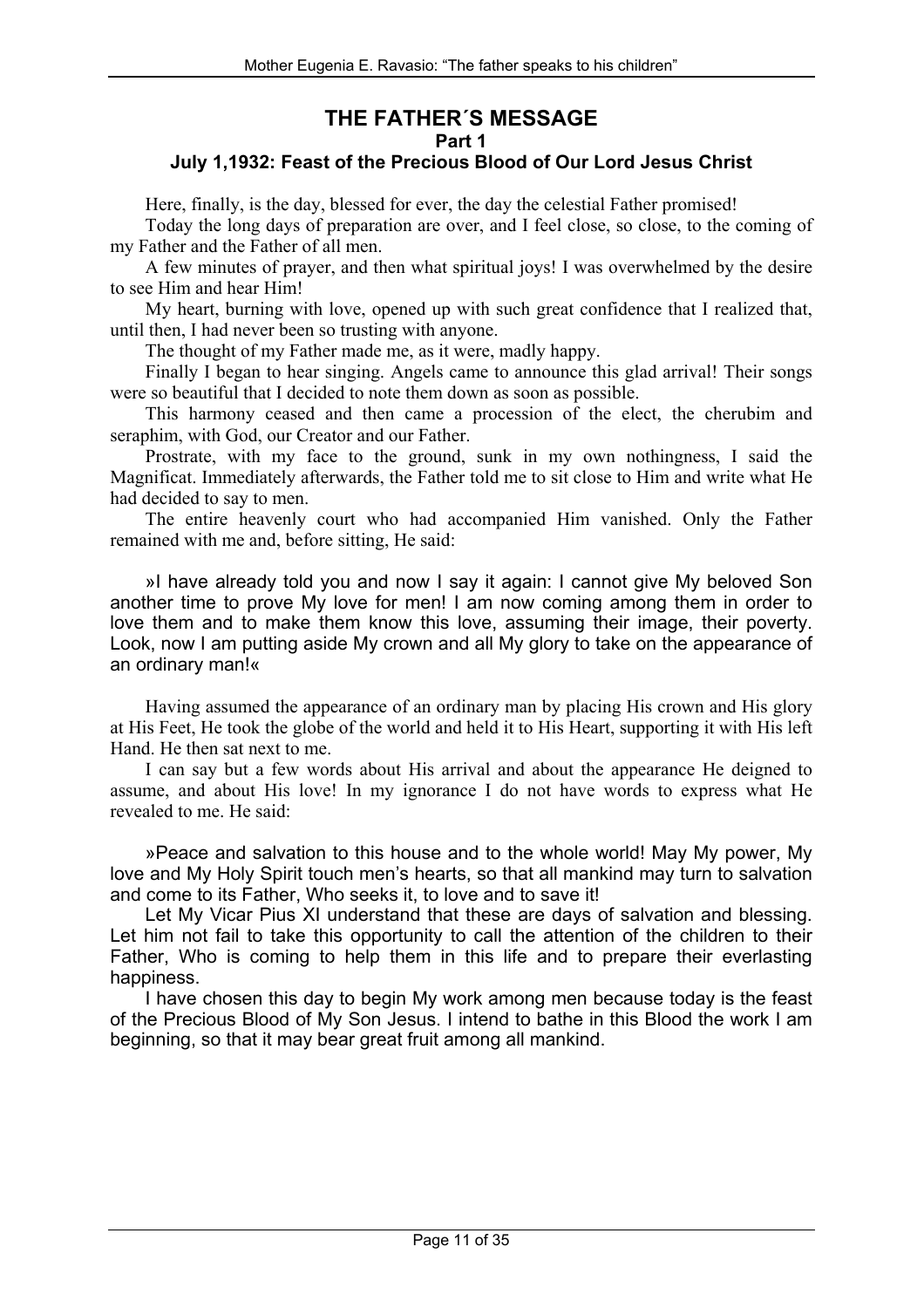This is the real purpose of My coming:

- 1) I am coming to banish the excessive fear that My creatures have of Me, and to show them that My joy lies in being known and loved by My children, that is, by all mankind, present and future.
- 2) I am coming to bring hope to men and nations. How many have long since lost it! This hope will make them live in peace and security, working for their salvation.
- 3) I am coming to make Myself known just as I am, so that men's trust may increase together with their love for Me, their Father. I have but one concern: to watch over all men and love them as My children.

The painter delights in contemplating the picture he has painted.In the same way, it is My pleasure and delight to come among men, the masterpiece of My creation!

Time presses. I wish men to know as soon as possible that I love them and that I feel the greatest happiness in being with them and talking with them, like a father with his children

I am the Eternal One, and when I was alone, I had already thought of using all My power to create beings in My image. But material creation had to come first, so that these beings could find their means of sustenance; it was then that I created the world. I filled it with all the things I knew would be necessary to men: air, sun and rain, and many other things that I knew to be necessary for their life.

In the end, man was created! I was pleased with My handiwork. Man sins, but it is precisely then that My infi-nite generosity shows itself.

In the Old Testament, I created and chose prophets to live among men. To them I told My desires, My sorrows and My joys, so that they could communicate them to everyone.

The more evil grew, the more My goodness urged Me to communicate with just souls so that they could transmit My commands to those who were creating disorder. Thus, I was sometimes obliged to be strict in order to reprove them; not to punish them - that would only have done harm - but to take them away from vice and lead them to their Father and their Creator, Whom they had forgotten and ignored in their ingratitude. Later, evil overwhelmed men's hearts to such an extent that I was compelled to send calamities upon the world to purify men through suffering, the destruction of their possessions, or even their death. These were the Flood, the destruction of Sodom and Gomorrah, man's wars against man, etc.

I have always wished to remain in this world among men. So, during the Flood, I was close to Noah, the only just man then. In the other calamities, also, I always found a just man with whom I could stay and, through him, I lived among the men of that time, and it has always been thus.

The world has often been purified of its corruption because of My infinite goodness towards humanity. I continued to choose certain souls in whom I was pleased, because through them I could be happy with My creatures, men.

I promised the world a Messiah. I did all I could to prepare His coming, showing Myself in the figures that represented Him, even thousands of years before His coming!

For who is this Messiah? Whence does He come? What will He do on earth? Whom does He represent?

The Messiah is God.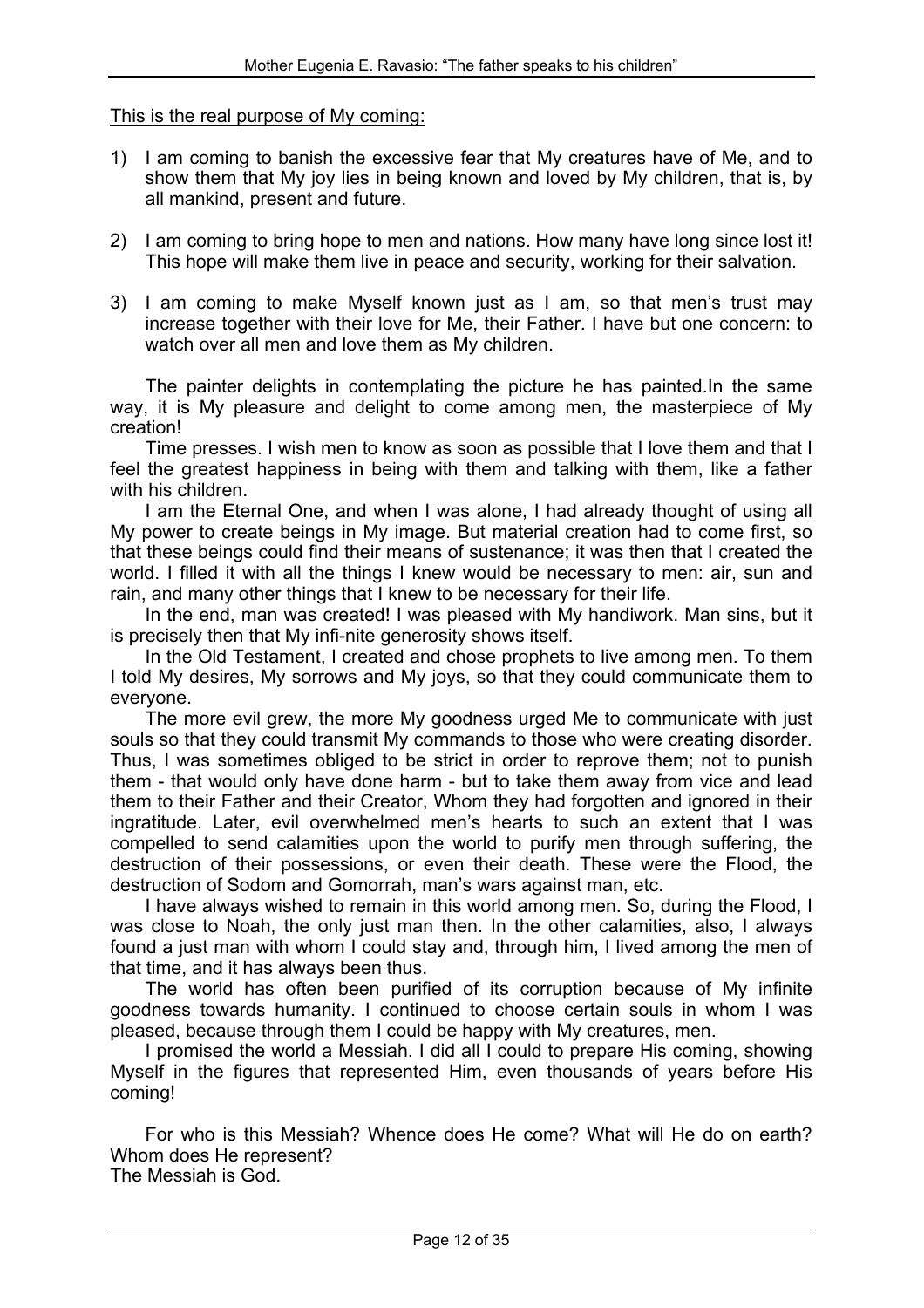Who is God?

God is the Father, the Son and the Holy Spirit.

Whence does He come? Or rather, who ordered Him to come among men? It was I, His Father, God.

Whom is He to represent on earth?

His Father, God.

What is He to do on earth?

He will make the Father, God, known and loved.

Did He not say:

"Do you not know that I must be about My Father's business?"

("Nesciebatis quia in his quae Patris mei sunt oportet me esse?" St. Luke, ch. 2, v. 49).

"I have come only to do the will of My Father."

"Whatever you ask the Father in My name, He will give you."

"You will pray to Him like this: 'Our Father, Who art in heaven...',

and elsewehere, since He came to glorify the Father and to make Him known to men, He says:

"Whoever sees Me, sees the Father."

"I am in the Father and the Father is in Me."

"No one comes to the Father except through Me" ("Nemo venit ad Patrem

nisi per me" St. John, ch. 14, v. 6)

"Whoever is with Me is also with My Father", etc.?

Realize then, o men, that for all eternity I have had but one desire, to make Myself known to men and be loved by them. I wish to stay for ever with them.

Do you want an authentic proof of this desire that I have just expressed?

Why did I command Moses to build a tabernacle and the ark of the covenant, if not to come and dwell, as a Father, a brother, a close friend, with My creatures, men? This was My ardent desire. In spite of this, they have forgotten Me and offended Me with countless sins. I gave Moses My commandments to remind them, in spite of everything, of God, their Father, and of His sole wish, to save them. They were supposed to observe the commandments and thereby remember their infinitely good Father, always intent upon their present and eternal salvation.

All this was forgotten and men sank into error and fear, considering that the observance of the commandments as I had transmitted them to Moses was too taxing. They made up other laws in accordance with their whims, in order to observe them more easily. Little by little, in the exaggerated fear they had of Me, they forgot Me more and more and heaped outrages upon Me.

Yet My love for these men, My children, never quite ceased. When I realized that neither the patriarchs nor the prophets had been able to make Me known and loved by men, I decided to come Myself.

But how could I come among them? There was no other way than to come Myself, in the second Person of My divinity.

Would men know Me? Would they listen to Me?

Nothing in the future was hidden from Me; I Myself answered these two questions:

"They will ignore My presence, even though they will be near Me. In My Son they will treat Me cruelly, notwithstanding all the good He will do for them. In My Son they will speak ill of Me, they will crucify Me to bring about My death."

Shall I stop because of this? No, My love for My children, men, is too great.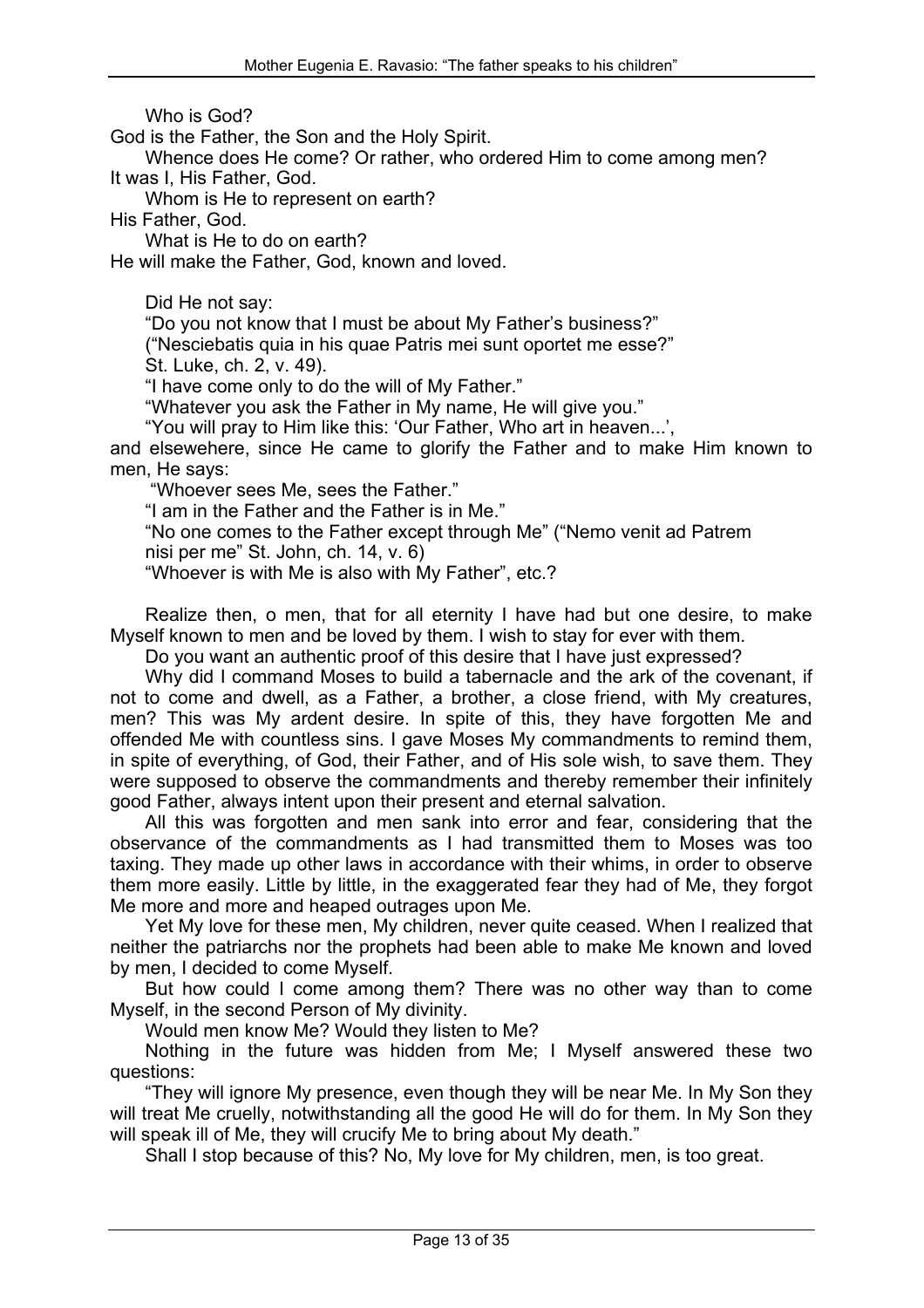I did not stop there. Understand well that I loved you, as it were, more than My beloved Son, or rather, more than Myself.

What I am telling you is so true that, if one of My creatures had been enough to atone for the sins of other men through a life and death similar to those of My Son, I would have hesitated. Why? Because I would have betrayed My love by making a beloved creature suffer, rather than suffering Myself, in My Son. I would never have wished My child- ren to suffer.

This, then, in brief, is the story of My love until My coming among men through My Son.

Most men know of all these events, but they fail to grasp the essential thing: that love was the guiding principle in it all!

Yes, it is love. This is what I want to impress upon you. Now this love has been forgotten. I want to remind you of it, so that you can learn to know Me as I am, so that you will not be, like slaves, afraid of a Father Who loves you so much.

You see, in this story we are only at the first day of the first century, and I would like to bring it up to the present time, the twentieth century.

Oh, how My paternal love has been forgotten by Men! Yet I love you so tenderly! In My Son, that is to say, in the Person of My Son made man, what have I not done! Divinity is veiled in this humanity, it is shrunk, impoverished, humiliated. With My Son Jesus I led a life of sacrifice and work. I received His prayers, that man might have a clearly indicated path along which to walk always in justice, so as to reach Me safely!

Of course, I can understand My children's weaknesses! Because of this, I asked My Son to give them the means to get up again after they have fallen. These means will help them to purify themselves from their sins, so that they may still be the children of My love. They are, chiefly, the seven Sacraments. And the greatest means of securing your salvation, despite your falls, is the Cross, My Son's Blood poured out upon you every moment, if you so wish, both in the Sacrament of Penance and in the Holy Sacrifice of the Mass.

My dear children, I have lavished these gifts upon you with special graces for twenty centuries, but with what miserable results!

How many of My creatures, who become children of My love through My Son, have quickly thrown themselves into the eternal abyss! Truly, they have not known My infinite goodness; I love you so very much| (A favourite expression of Mother Eugenia, often repeated in the text)

You, at least, who know that I Myself am coming to talk to you, to make you aware of My love, for your own sake, do not throw yourselves over the precipice. I am your Father!

Is it possible that, having called Me your Father and having shown your love for Me, you could find in Me such a hard and insensitive heart as to let you perish? No, no, do not believe it! I am the best of Fathers! I know My creatures' weaknesses! Come to Me, come with confidence and love! I will forgive you after you have repented. Even if your sins were as repulsive as mud, your confidence and your love will make Me forget them, so you will not be judged! I am just, it is true, but love pays for everything!

Listen, My children, let us make a comparison, and you will be assured of My love. For Me, your sins are like iron, and your acts of love like gold. If you gave Me a thousand pounds of iron, it would not be like giving Me just ten pounds of gold! In other words, with just a little love, great iniquities can be expiated.

This, then, is one very light-hearted way of looking at My judgment of My children, men, all of them, without exception. You must come to Me. I am so close to you! You must love Me and honour Me so that you will not be judged, or rather, that you will be judged with infinitely merciful love.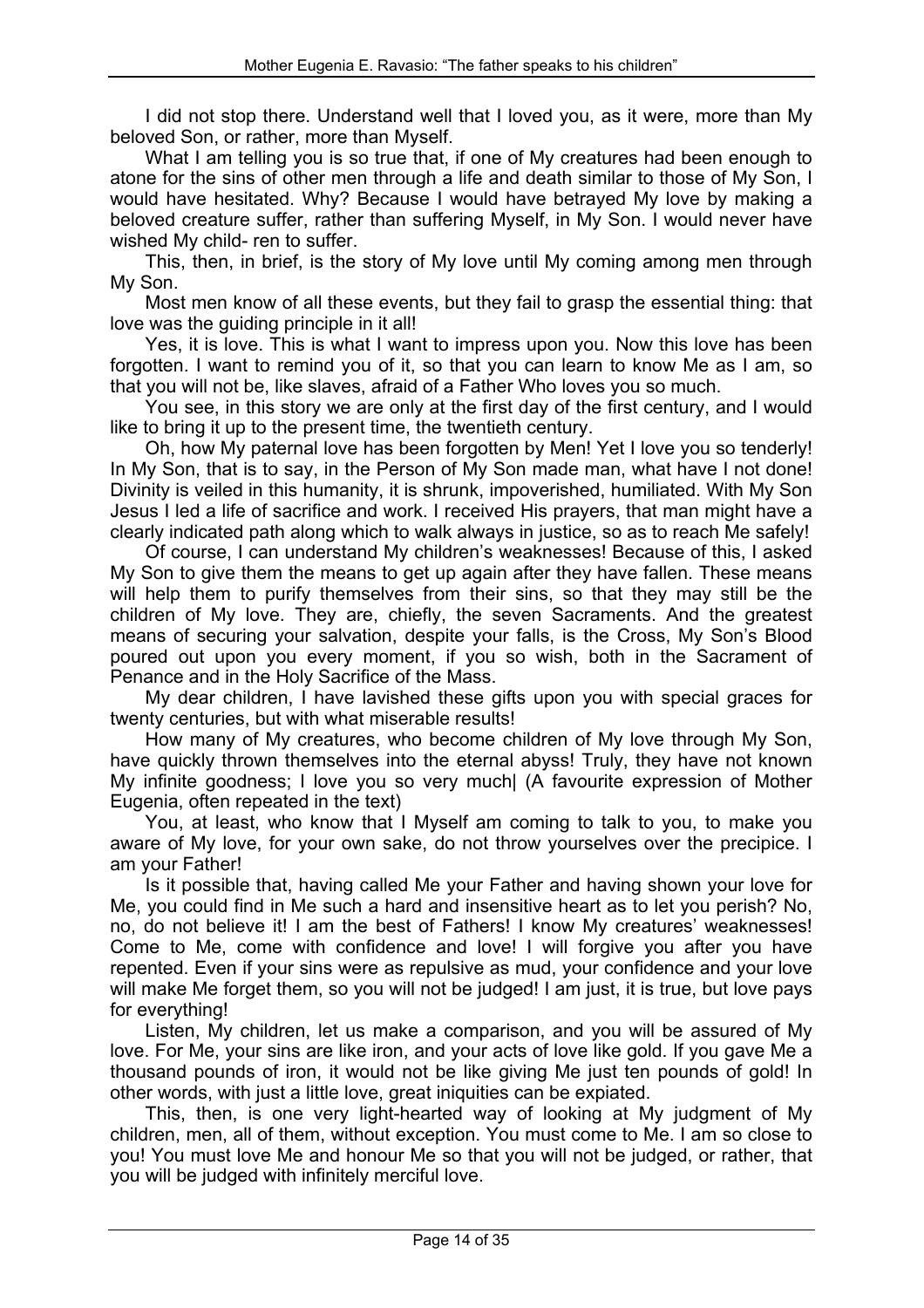Have no doubt! If My Heart were not like this, I would have already destroyed the world every time it committed sin! But as you have seen, at every moment My protection manifests itself through graces and benefits. You can conclude from this that there is a Father Who is above all fathers, Who loves you and will never cease to love you, if you so desire.

I come among you in two ways: the Cross and the Eucharist!

The Cross is My way of coming down among My child-ren, since it is through it that I caused My Son to redeem you. And for you, the Cross is the way to ascend to My Son, and from My Son to Me. Without it you could never come to Me, because man, by sinning, brought on himself the punish- ment of separation from God.

In the Eucharist I live among you as a Father with His family. I wished My Son to institute the Eucharist so as to make every tabernacle the vessel of My favours, My riches and My love, to give them to men, My children.

It is always by these two means that I cause both My power and My infinite mercy to come down ceaselessly.

...Now that I have shown you that My Son Jesus represents Me among men, and that, through Him, I live const-antly among them, I also want to show you that I come among you through My Holy Spirit.

The work of this third Person of My divinity is carried out silently and often man is not aware of it. But for Me it is a very fitting way of living, not just in the tabernacle, but also in the souls of all those in a state of grace, to establish My throne in them and to live there always, like the true Father Who loves, protects and helps His children. No one has yet understood the infinite desire of My divine, paternal Heart to be known, loved and honoured by all men, the just and the sinful. These are the three gifts that I wish to re-ceive in homage from man, so that I may always be merciful and good even towards the most hardened sinners.

What have I not done for My people, from Adam to Joseph, the adoptive father of Jesus, and from the time of Joseph up to the present day, so that man should give Me the special honour due to Me as his Father, Creator and Saviour! However, I have not yet received this special veneration which I have so much hoped for and which I desire so much!

In the book of Exodus you read that God must be held in special veneration. The psalms of David, especially, contain this teaching.In the commandments which I Myself gave to Moses, I emphasized: "You will worship and love perfectly only one God."

Well then, loving and honouring are two things that go together. As I have lavished so many benefits on you, I must be honoured by you in a very special way!

Giving you life, I wished to create you in My image! Your heart is therefore as sensitive as Mine, and Mine as yours!

What would you not do if one of your neighbours did you a small favour to please you? The most insensitive man would be grateful to such a person for ever. Anyone would try to find something that would give the greatest pleasure, in recompense for the service performed. Well, I will be much more grateful to you, assuring you of eternal life, if you will do Me the small favour of honouring Me as I request.

I recognize that you honour Me in My Son and that there are those who are able to offer everything to Me through My Son, but they are few indeed! Do not believe, though, that in honouring My Son you are not honouring Me! You do, certainly, honour Me, as I live in My Son! Thus, everything that is to His glory is also to My glory!

But I would like to see man honouring his Father and Creator with a special devotion. The more you honour Me, the more you will honour My Son, since,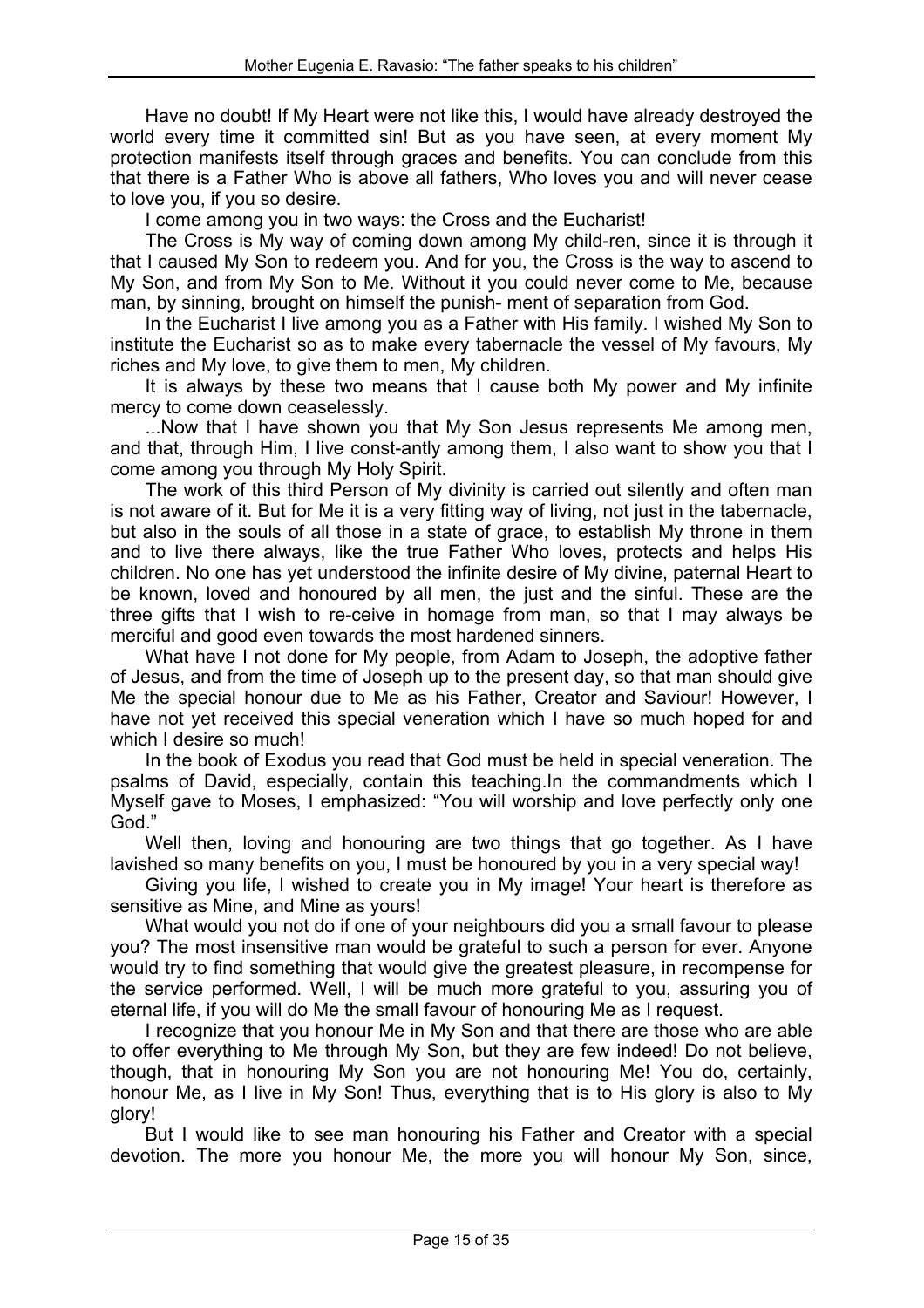according to My will, He became the Word Incarnate and came among you to make known to you the One Who sent Him.

If you come to know Me, you will love Me and My beloved Son more than you do now. See how many of My crea-tures, who became My children through the mystery of the Redemption, are not in the pastures which I have prepared for all men through My Son. And how many others, and you know it, are still unaware of the existence of these pastures. And how many creatures of My Hands, whose existence I know of but of which you are ignorant, do not even know the Hand Which shaped them!

Oh, how I would like to let you know what an almighty Father I am for you and would also be for those creatures, through My benefits! I would like their lives to be made sweeter through My law. I would like you to go to them in My name and speak to them of Me. Yes, tell them that they have a Father who, having created them, wants to give them the treasures He possesses. Above all, tell them that I think of them, I love them and want to give them eternal happiness. Oh, I promise you, men's conversion will come sooner.

Believe Me, if you had begun to honour Me with a special devotion from the times of the early Church, after twenty centuries few men would remain living in idolatry, in paganism and in so many false and evil sects, in which man is running blindly towards the abyss of eternal fire! And see how much work remains to be done!

My hour has come! I must be known, loved and honoured by men, so that, having created them, I can be their Father, then their Saviour and finally the object of their eternal delight.

Until now I have talked about things that you already knew. I wished to remind you of them so that you would be more and more convinced that I am a very good Father, not a fearsome one, as you believe; and also that I am the Father of all those living now and of those whom I shall create until the end of the world.

Know, also, that I wish to be known, loved and, above all, honoured. May everyone recognize My infinite goodness towards all men, and especially towards sinners, the sick, the dying, and all those who suffer. Let them know that I want only one thing: to love them all, to give them My grace, to forgive them when they repent and, most of all, to judge them not with My justice but with My mercy, so that all may be saved and numbered among My elect.

To conclude this brief account, I make you a promise which will have an eternal effect. It is this: call Me by the name of Father, with confidence and love, and you will re-ceive everything from this Father, with love and mercy.

I wish My son, your spiritual father, to be able to work for My glory and to set down, sentence by sentence, what I have dictated to you, so that men may find it pleasing and easy to read an account of what I wish them to know, without any additions.

Day by day I will talk to you about My wishes for men, about My joys, My sorrows, and most of all, I will show men My infinite goodness and My tender and compassionate love.

I would also like your superiors to allow you to spend your free time with Me, so that you can console Me and love Me for half an hour each day. You will thereby ensure that men's hearts, My children's hearts, are well disposed to work for the spread of this devotion which I have just revealed to you, so that you may achieve great confidence in this Father who wants to be loved by His children.

So as to permit this work to be extended among all nations as quickly as possible, without allowing those entrusted with its propagation to commit the slightest imprudent act, I ask you to spend your days in a spirit of recollection. You will be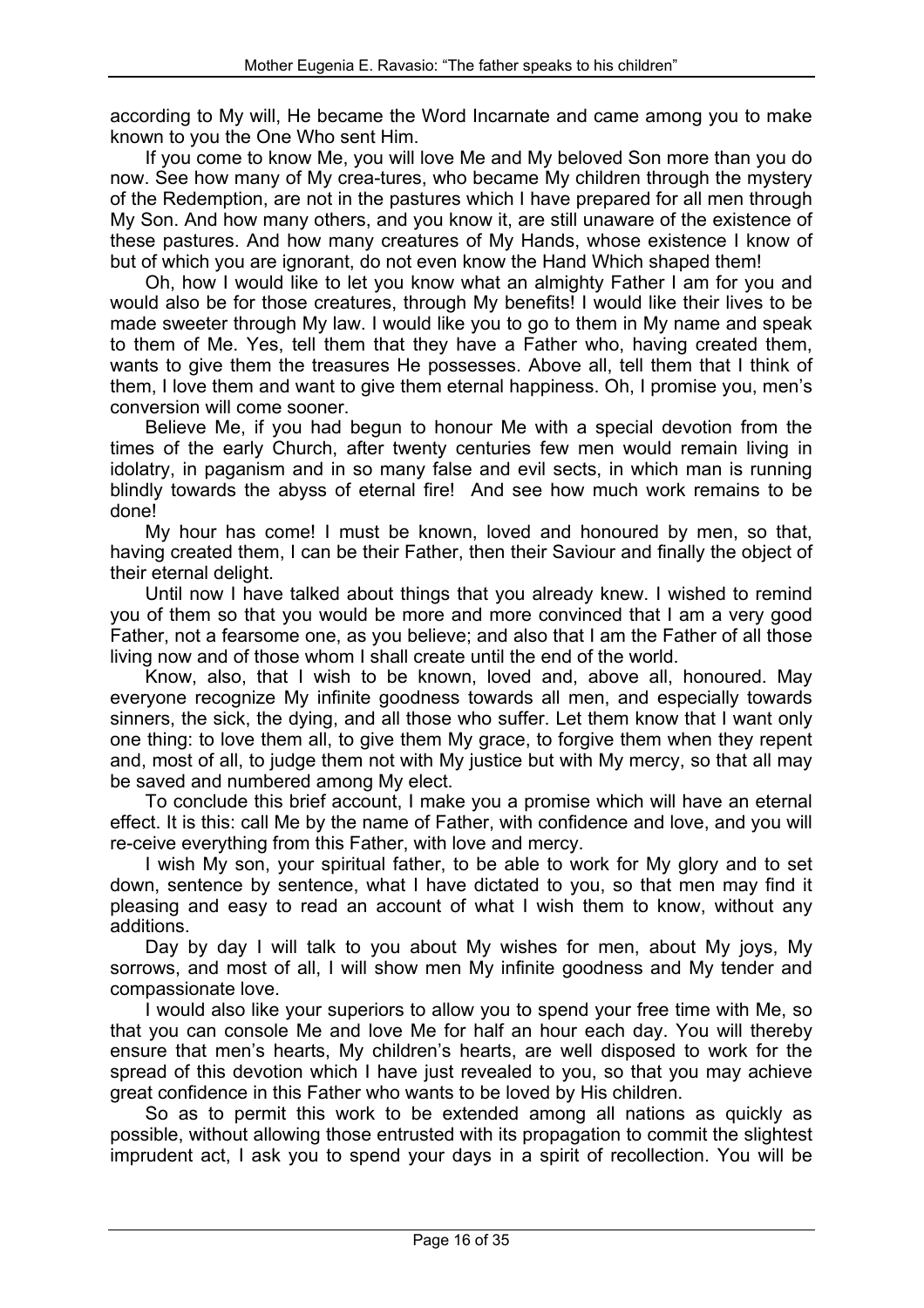happy not to talk much to others. In your heart, even when you are among them, you will talk to Me and listen to Me.

This is what I want you to do also: when sometimes I talk to you, you will write My confidences in a special little diary. But through it I intend to talk to everyone: I live with them more intimately than a mother with her children.

Since man's creation, I have never for one moment stopped living beside him. As his Creator and Father, I feel the need to love him. It is not that I need him, but My love, as Father and Creator, makes Me feel this need to love man. Thus I live close to man, I follow him everywhere, I help him in all things, I supply everything.

I can see his needs, his toils, all his desires, and My greatest happiness lies in helping him and saving him.

Men believe Me to be a terrifying God Who is going to cast all mankind into hell. What a great surprise it will be when, at the end of time, they see so many souls they believed lost, enjoying eternal bliss among the elect!

I wish all My creatures to be convinced that there is a Father Who watches over them and Who would like them to enjoy, on earth, a foretaste of eternal happiness.

A mother never forgets the little creature she has brought into the world. Is it not even more wonderful that I remember all My creatures?

So if a mother loves the little being I gave her, I love him more than she does, because I created him. Even if it happens that a mother loves her child less because of some defect, I, on the contrary, will love him still more. She may later on forget him or think of him rarely, especially when because of his age he is no longer in her care, but I will never forget him. I will always love him, and even if he no longer remembers Me, His Father and Creator, I will still remember him and love him.

I have already told you that I want you to enjoy eternal happiness even here, on earth, but you still have not understood the real meaning of what I said. It is this:

If you love Me and call Me by the sweet name of Father, you will begin to live, here and now, in the love and the trust which will make you happy in eternity and which you will sing in heaven in the company of the elect. Is this not a foretaste of the happiness of heaven, which will last for ever?

I therefore desire man to remember often that I am right there, where he is, that he could not live if I were not with him, living just as he is. In spite of his unbelief, I always remain close to him.

Oh, how I wish to see this plan of mine realized! Until now man has never thought of giving God, his Father, the pleasure I am about to speak of: I would like to see great trust established between man and his heavenly Father, a true spirit of familiarity and delicacy at the same time, so as not to take advantage of My great goodness.

I know your needs, your desires, and everything in your hearts. But how happy and grateful I would be if I saw you coming to Me and confiding in Me your needs, like a son who has total trust in his father. How could I refuse you the smallest or biggest thing if you asked Me? Even if you do not see Me, do you not feel Me very close to you in the things that happen to you and around you? How you will be rewarded, one day, for having believed in Me, even without having seen Me!

Even now that I am here, in person, among you all, talking to you, repeating ceaselessly, in every way, that I love you and want to be known, loved and honoured with a special devotion, you cannot see Me, apart from a single person, the one to whom I am dictating this message! Only one among all of humanity! Yet I am talking to you, and in her whom I see and to whom I am talking I see you all and am speaking to each and every one of you, and I love you as if you could see Me!

I want men to be able to know Me and to feel that I am close to each one of them. Remember, o men, that I wish to be the hope of humanity. Am I not already?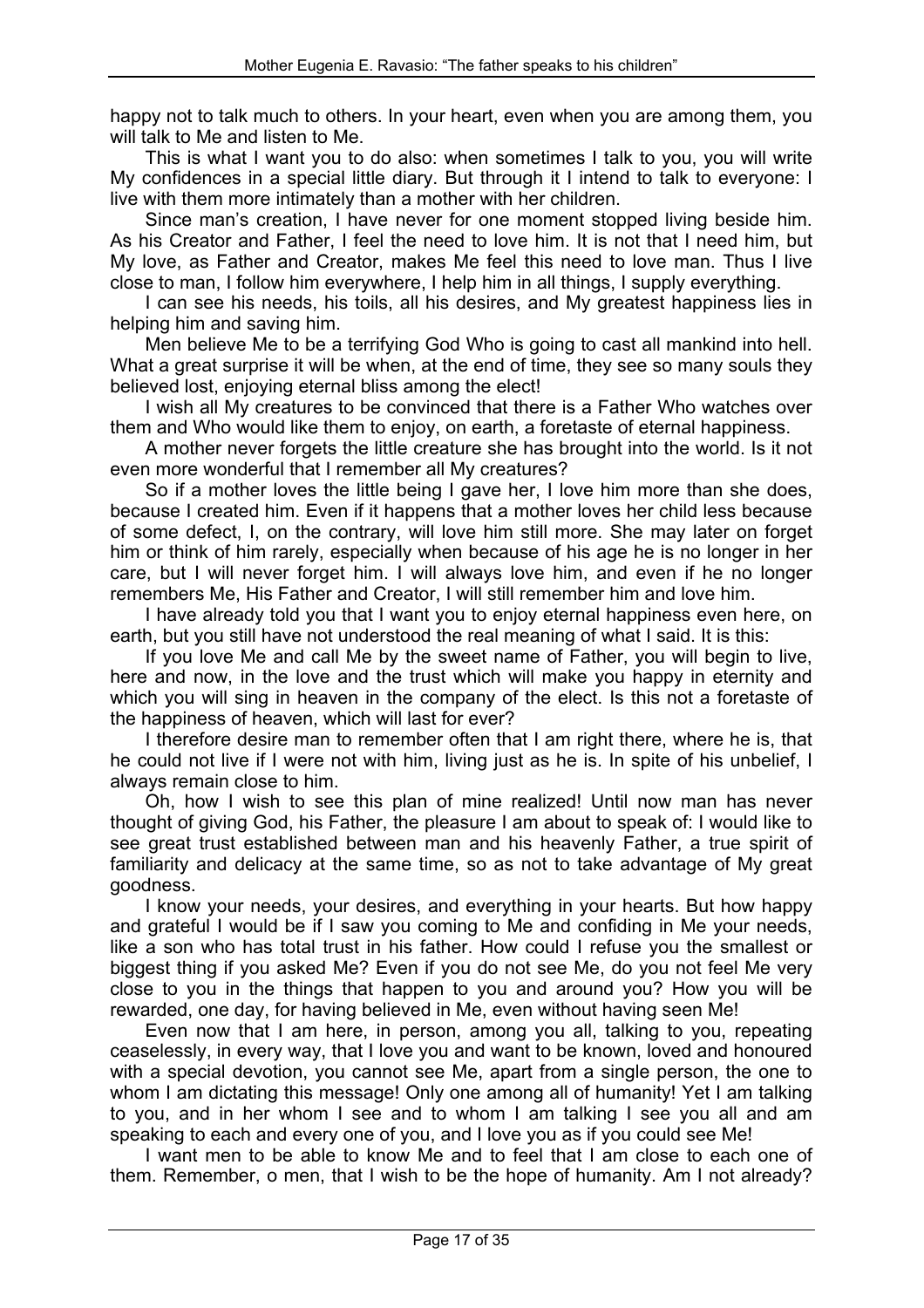Man would be lost if I were not his hope. But it is necessary for Me to be recognized as such, so that peace, confidence and love may enter men's hearts and put them in contact with their Father in heaven and on earth!

Do not think of Me as that frightening old man whom men depict in their pictures and books! No, no, I am neither younger nor older than My Son and My Holy Spirit.

Because of this I would like everybody, from the youn-gest to the oldest, to call Me by the familiar name of Father and Friend. For I am always with you, I am making Myself similar to you so as to make you similar to Me. How great would be My joy to see parents teaching their children to address Me often by the name of Father, as indeed I am! How I would like to see infused into these young souls a trust and a filial love for Me! I have done everything for you; will you not do this for Me?

I would like to make My home in every family, as in My domain, so that all can say with absolute assurance: "We have a Father Who is infinitely good, infinitely rich and greatly merciful. He thinks about us and is close to us. He looks after us, supports us. He will give us everything we need if we ask Him. All his riches are ours, we will have everything we need." I am there precisely in order that you should ask Me for what you need. "Ask and you will re-ceive." In My fatherly goodness I will give you everything, provided that all regard Me as a true Father, living among His family, as I indeed do.

I also desire that every family prominently display the picture I will later show to My "little daughter". I wish every family to be able to place itself under My special protection in this way, so that they can honour Me more easily. There, every day, the family will share with Me its needs, its work, its sorrows, its sufferings, its desires, and also its joys, because a Father must know everything that concerns His children. I do know it, of course, because I am there, but I love simplicity. I know how to adapt Myself to your condition. I make Myself little with the little ones, I make Myself an adult with adults, and the same with the elderly, so that all may comprehend what I wish to tell them for their sanctification and My glory.

Do you not have the proof of what I am saying in My Son, Who made Himself small and weak like you? Do you not still have it now, seeing Me talking to you here? And have I not chosen a poor creature, like you yourselves, so that I can talk to you and make you understand what I wish to tell you? And now, am I not making Myself like you?

See, I have laid My crown at My Feet and held the world to My Heart. I have left My glory in heaven and come here, becoming all things to all men, becoming poor with the poor and rich with the rich. I want to protect the young people as a tender Father. There is so much evil in the world! These poor, inexperienced souls are letting themselves be seduced by the attraction of vice which, little by little, leads to total ruin. You who especially need someone to take care of you in life, so that you can avoid evil, come to Me! I am the Father Who loves you more than any other creature will ever be able to do! Take refuge close, very close to Me, confide in Me your thoughts and your desires. I will love you tenderly. I will give you graces for the present and bless your future. You can be sure I will not forget you after fifteen or twenty-five or thirty years, having created you. Come! I see that you greatly need a sweet and infinitely good Father like Me.

Without going into many other relevant matters which I can speak about later on, I wish to talk now particularly to those souls whom I have chosen, priests and religious, to you, dear children of My love. I have great plans for you!«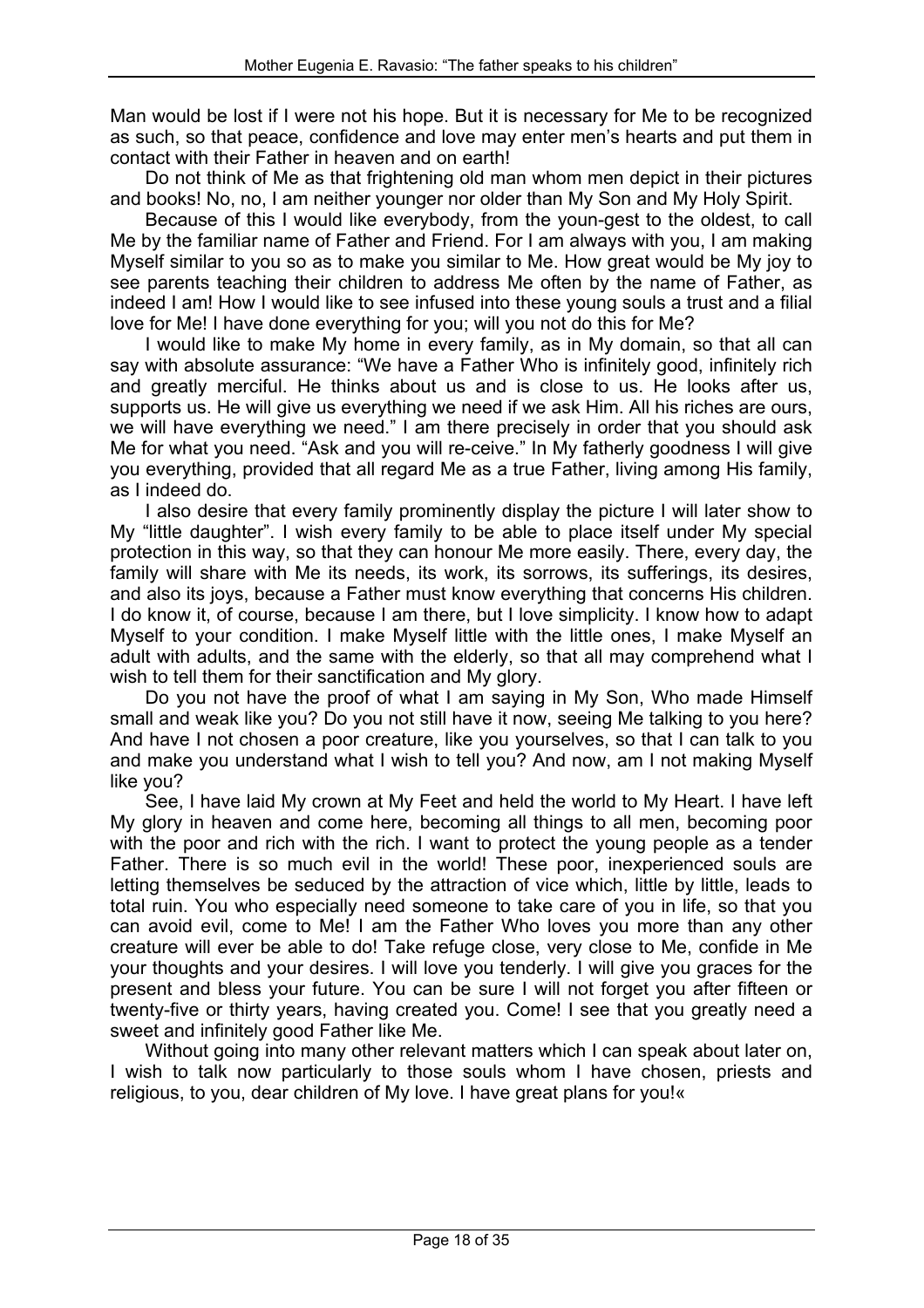#### **TO THE POPE**

» I turn to you, My beloved son, My Vicar, before all others, to place this work in your hands. It should rank first among all your tasks and, because of the fear inspired in men by the devil, it will be accomplished only at this time.

Oh, how I would like you to know the range of this enterprise, its greatness, its breadth, its depth, its height. I would like you to understand the immense wishes that I have for mankind, now and in the future!

If only you knew how much I desire to be known, loved and honoured by men with a special devotion! I have had this desire for all eternity and since the creation of the first man. I have expressed this desire to men at various times, especially in the Old Testament. But man has never understood it. Now this desire makes Me forget all the past, if only it can become a reality now, in My creatures all over the world.

I am stooping down to the poorest of My creatures to talk to her, and through her, to all men, even though she cannot realize the grandeur of the work I wish to accomplish among them.

I cannot talk of theology with her, I would be sure to fail, for she would not understand Me. I am doing this in order to realize My plan through simplicity and innocence. But now it is your turn to examine this work and bring it to a speedy fulfilment.

To be known, loved and honoured with a special devotion, I do not ask for anything extraordinary. I desire only this:

- 1) I desire that one day, or at least a Sunday, be dedicated to honouring Me in a special way under the title of Father of all Mankind. For this feast, I would like a special Mass and Office. It is not difficult to find the texts in the Holy Scriptures. If you prefer to offer Me this special devotion on a Sunday, I choose the first Sunday of August. If you prefer a weekday, I would like it to be always the seventh day of that same month.
- 2) I desire that all the clergy should undertake to promote this devotion and, most of all, to make Me known to men as I am and as I will always be for them, that is to say, the most tender and the most lovable of all fathers.
- 3) I desire them to bring Me into all families, hospitals, laboratories, workshops, barracks, conference halls of the ministers of nations - in short, wherever My creatures are, even if there were only one of them! I desire that the tangible sign of My invisible presence be a picture to show that I am really present. Thus, all men will carry out all their actions under their Father's gaze and I Myself will have before Me the creature that I have not only created but adopted. In this way, My children will be, as it were, under their tender Father's gaze. Even now I am everywhere, certainly, but I would like to be represented in a tangible way!
- 4) I desire that during the year the clergy and the faithful should perform some acts of piety in My honour, without detriment to their usual occupations. Let My priests go fearlessly everywhere, among all nations, to bring the flame of My fatherly love to men. Then souls will be enlightened and conquered, not only among unbelievers, but in all those sects which are not of the true Church. Yes, I want these men also, who are My children, to see this flame shining before them, to know the truth, to em-brace it and to put all the Christian virtues into practice.
- 5) I would like to be honoured in a very special way in seminaries, in novitiates, in schools and homes for the elderly. May everyone, from the youngest to the oldest, be able to know and love Me as their Father, Creator and Saviour.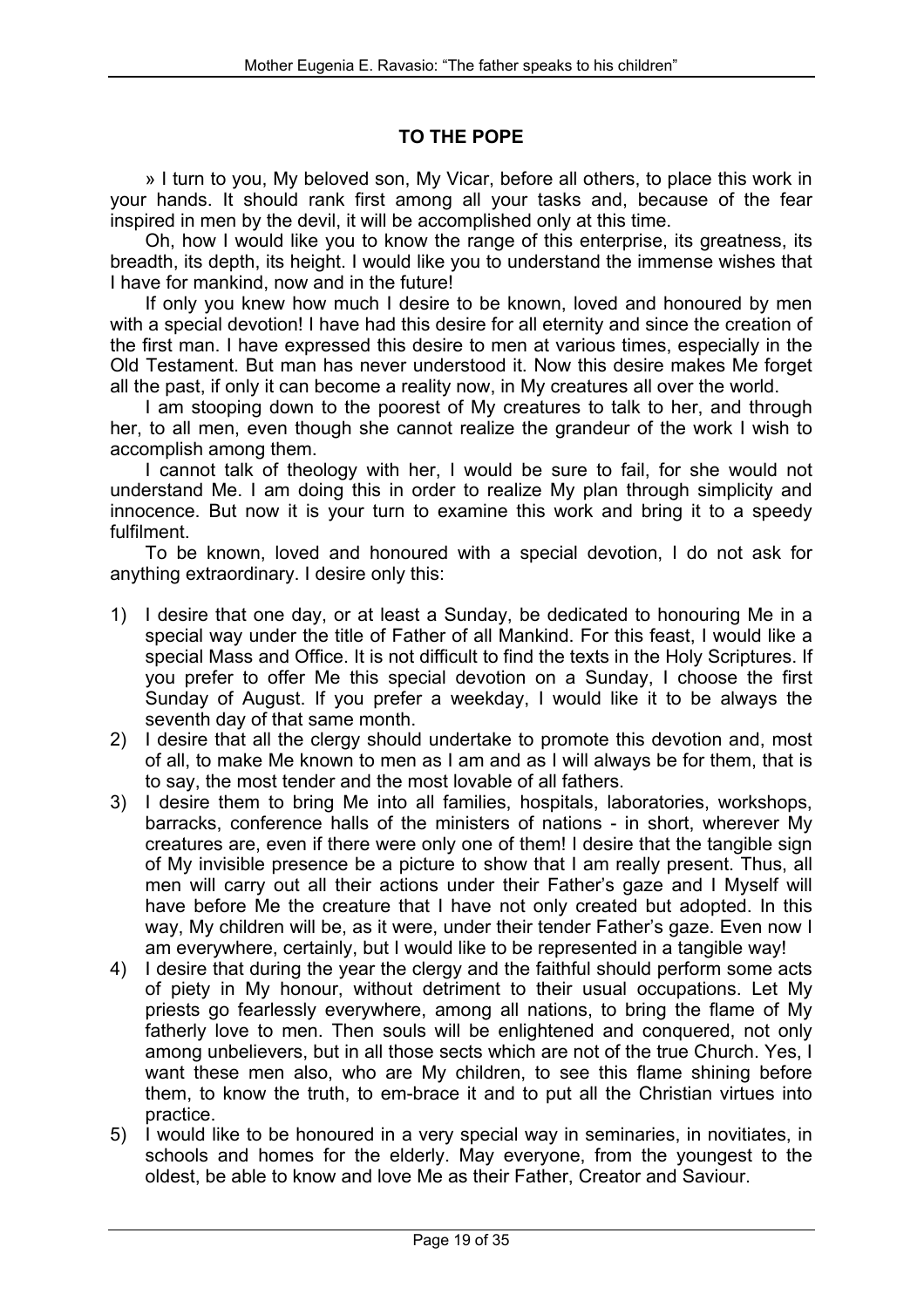6) Let priests set about seeking in the Holy Scriptures what I said in former times and what has remained un-known up to now concerning the worship I wish to receive from men. May they work to make My desires and My will known to all men, specifying what I wish to say to people in general and to priests, monks and nuns in particular. Those souls are the ones I choose, more than others in the world, to pay Me great homage.

Of course, it will take time to realize completely these desires that I have for mankind and which I have revealed to you! But one day, through the prayers and sacrifices of generous souls who will give themselves for this work of My love, yes, one day I will be satisfied. I will bless you, My beloved son, and I will reward you a hundredfold for all that you will do for My glory.«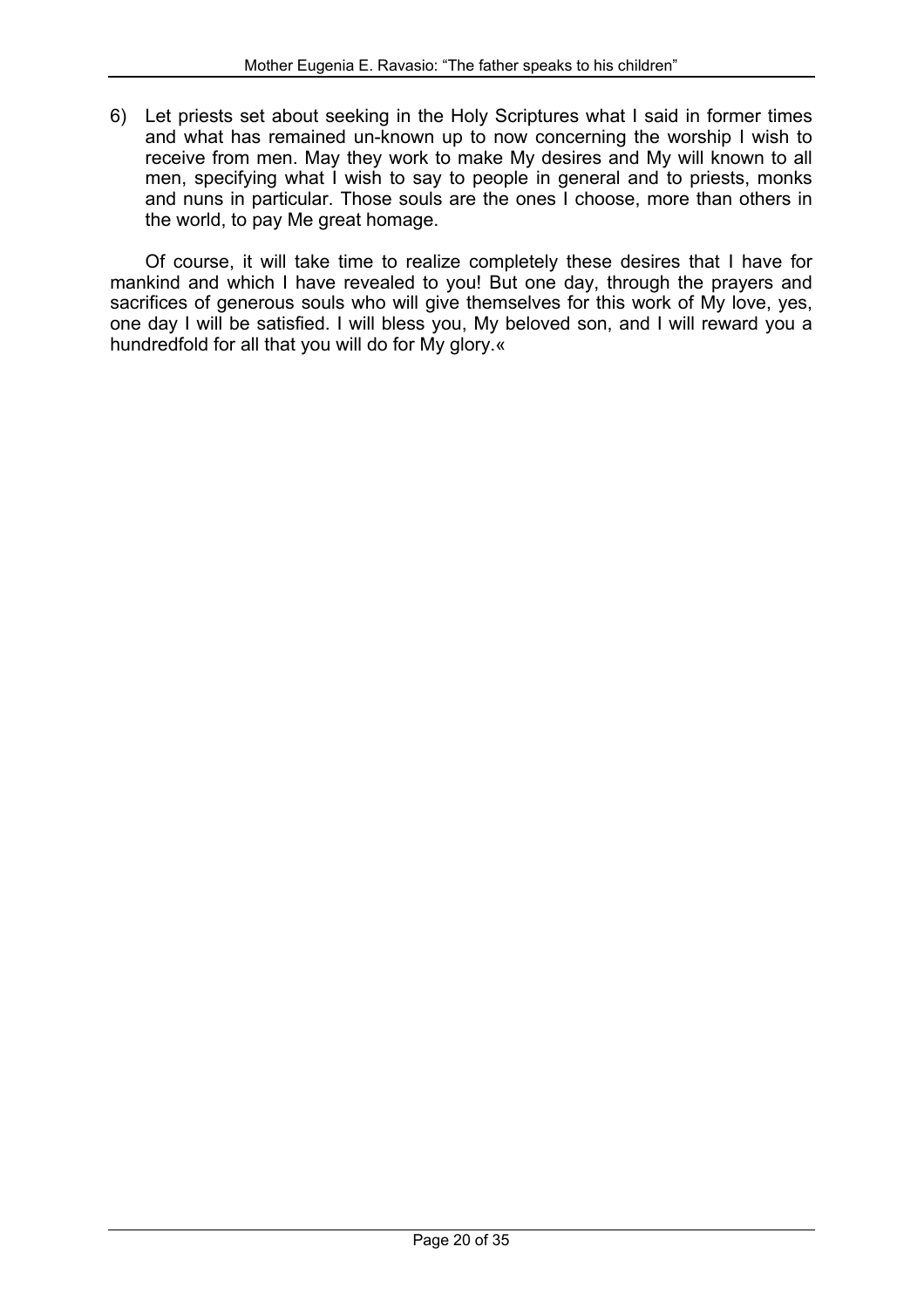#### **TO THE BISHOP**

»I also want to say a word to you, My son Alexander, so that My desires may be realized in the world.

You must join with the father confessor of this "little plant" (Mother Eugenia) of My Son Jesus, in promoting this work, that is, the special devotion I expect from men. To you, My sons, I entrust this work and its future, which is so important.

Talk, persist, make My words known, so that I may be known, loved and honoured by all My creatures. If you do this, you will have done what I expect of you, that is, My will, and you will have fulfilled the wishes that I have so long cherished in silence.

For everything that you do for My glory, I will do twice as much for your salvation and sanctification. In the end, in heaven, and only in heaven, you will see the great reward that I will give you in a very special way, together with all those who have worked to this end.

I created man for Myself and it is right that I should be ALL for him. Man will not enjoy true happiness except with his Father and Creator, because his heart is made for Me alone.

For My part, My love for My creatures is so great that I have no greater joy than that of being among them.

My glory in heaven is infinitely great, but My glory is still greater when I am among My children, men all over the world. Your heaven, My creatures, is in paradise, together with My chosen ones, because it is there that you will contemplate Me in an everlasting vision and will enjoy eternal glory. My heaven is on earth with you all, o men! Yes, it is on earth and in your souls that I look for My happiness and My joy. You can provide Me with this joy and it is also your duty towards your Creator and Father, Who desires and expects this of you.

The joy I feel in being with you is no less great than that which I felt when I was with My Son Jesus during His mortal life. My Son - it was I Who sent Him. He was conceived by My Holy Spirit, Who I Myself am; in a word, I was always I.

Loving you as I loved My Son, Who am I Myself, I say to you, My creatures, as I said to Him: you are My beloved children and in you I am well pleased. Because of this I rejoice in your company and I desire to stay with you. My presence among you is like the sun on the earth. If you are well disposed to receive Me, I will come very close to you, enter into you, light you up and warm you with My infinite love.

As for you, souls in a state of sin, or who are ignorant of religious truth, I will not be able to enter you; however, I will be close to you, because I never stop calling you, inviting you to desire to receive the benefits I bring you, so that you may see the light and be healed of sin.

Sometimes I look at you and feel compassion for your unhappy state. I sometimes look at you with love, to dispose you to yield to the charms of grace. I spend days, sometimes years, close to some souls to be able to ensure their eternal happiness. They do not know that I am there waiting for them, calling them every moment of the day. However, I never become weary and I still feel joy in remaining close to you, always hoping that you will return to your Father some day and that you will at least offer Me some act of love be-fore you die.

I will give you an example of a soul who is facing sudden death; this soul has always been for me like the Prodigal Son. (Note by Mother Eugenia: "I saw this example as fact, exactly as our Father dictates it and I write it.")

I lavished benefits on this soul, but he wasted all these benefits, all these gifts that his most loving Father provided for him. More than this, he offended Me gravely.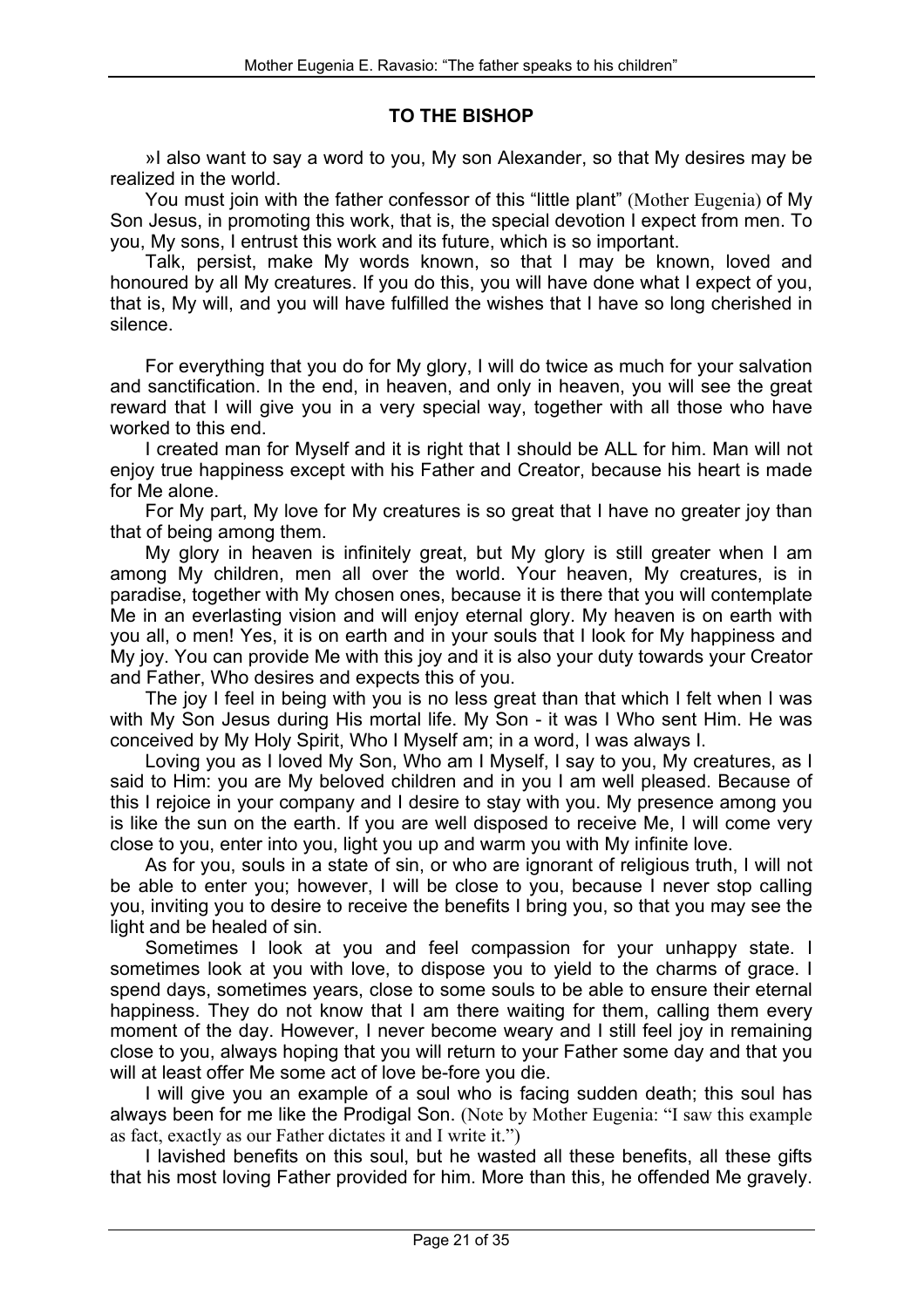I waited for him, I followed him everywhere, I gave him more favours: health and wealth, that I caused to result from his work, to the point of superfluity. At times My providence granted him further gifts. He therefore had plenty of everything, but he saw it all in the sad light of his vices, and his whole life was a fabric of errors because of habitual mortal sin. But My love never tired. I followed him all the same. I loved him and, most of all, in spite of his rebuffs, I was happy to live patiently close to him, in the hope that maybe one day he would respond to My love and return to Me, His Father and Saviour.

At last his final day is approaching: I have sent him an illness in order to make him come to his senses and return to Me, his Father. Time passes and My poor son he is 74 - is at his last hour. I am still there, as always: I talk to him with even more kindness than usual. I persevere, I call My chosen ones and ask them to pray for him, so that he may ask for the forgiveness I am offering him... And now, before breathing his last, he opens his eyes, admits his errors and understands how far he has strayed from the true path that leads to Me. He recovers his senses and in a weak voice, which none of those around him can hear, he says: "My God, I can now see how great Your love for me has been and I have offended You continually with such a bad life. I never thought about You, my Father and Saviour. Now You see everything and I beg forgiveness for all this evil which You see in me and which I now discern in my confusion. I love You, my Father and my Saviour!"

He died at that very moment and now here he is, before Me. I judge him with a paternal love: he called Me Father and he is saved. He will spend a period of time in the place of expiation, and after this he will be happy for all eternity. Having taken pleasure during his life in the hope of saving him when he repented, I now rejoice even more, together with My celestial court, at having realized My de-sire to be his Father for ever.

As for the souls who live in justice and sanctifying grace, I show My happiness by living in them. I give them Myself. I transmit to them the use of My power and through My love they find a foretaste of heaven in Me, their Father and their Saviour!«

Thus ends the first part of the Message.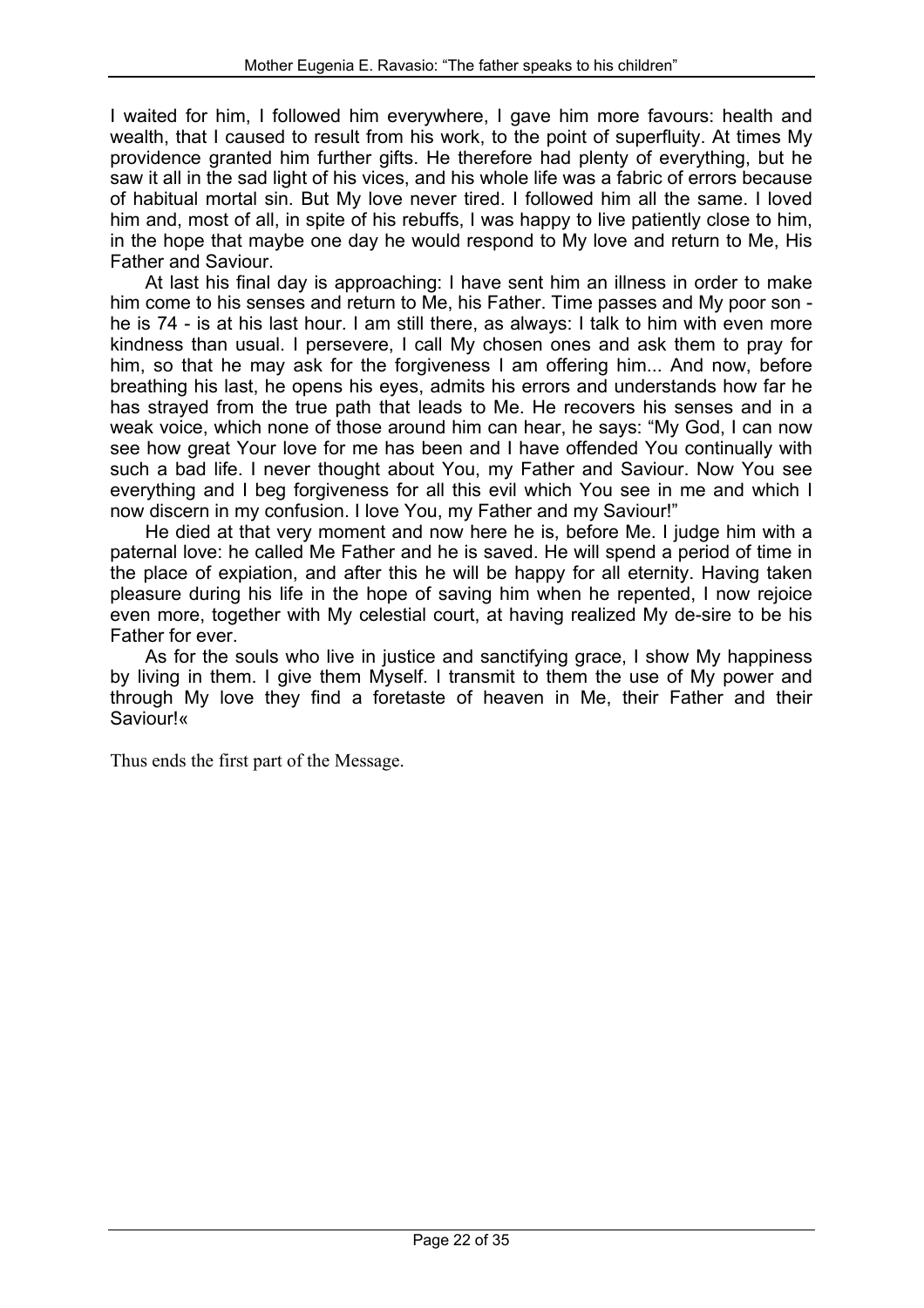#### **THE FATHER´S MESSAGE Part 2**

The second part begins on 12 August 1932. One day the devil took it and slashed its cover with a pair of scissors.

» I have just opened up a fountain of living water which will never dry up from now until the end of time. I am coming to you, My creatures, to open My paternal Breast, filled with love for you, My children. I want you to be witnesses of My infinite and merciful love. It is not enough for Me to have shown you My love; I also want to open up My Heart to you, whence a refreshing spring will issue and where all men will quench their thirst. They will then experience joys they have never known until now through being so weighed down by the exaggerated fear they had of Me, their tender Father.

Since the time when I promised men a Saviour, I have let this spring gush forth. (Mother Eugenia's note: "I have been able to see this spring every day since He first talked about it.") I made it pass through My Son's Heart to reach you. But My immense love for you makes Me do even more, opening My Breast from Which this water of salvation will gush for My children, and I permit them to draw freely whatever they need for time and for eternity.

If you wish to test the power of this spring about which I am talking, first learn to know Me better and to love Me to the extent that I desire, that is, not only as a Father, but as your Friend and Confidant.

Why are you so surprised by what I am saying? Did I not create you in My image? I did this so that you should find nothing strange when you talk on familiar terms with your Father, your Creator and your God. For you have be-come the children of My fatherly and divine love through My merciful goodness.

My Son Jesus is in Me and I am in Him, in our interchanging love which is the Holy Spirit, Who keeps us united in this bond of love so as to make us ONE.

My Son is the vessel of this fountain, that men may go and draw from His Heart, Which is always full to overflowing with the water of salvation! But you have to assure yourselves of the existence of this fountain which My Son opens up for you, so that you can convince yourselves that it is fresh and pleasing! So come to Me through My Son and, once you are close to Me, confide your desires to Me. I will show you this fountain, making Myself known to you as I really am. When you know Me, your thirst will be quenched, you will be revived, your ills will be cured, your fears will vanish. Your joy will be great and your love will feel securer than it has ever been before.

But, you will say to Me, how can we come to You? Oh, come by the path of confidence, call Me your Father, love Me in spirit and truth, and this will be enough to make this refreshing and powerful water quench your thirst.

But if you really want this water to give you all you need to know and love Me, and if you feel cold and indifferent, call Me by the sweet name of Father and I will come to you. My spring will give you love, confidence and everything you need to be loved for ever by your Father and Creator.

As I desire most to be known by all of you, so that you can all enjoy, even here on earth, My goodness and My tenderness, make yourselves apostles to those who still do not know Me and I will bless your toil and efforts, preparing great glory for you with Me in eternity!

I am the ocean of charity, My children, and this is another proof of the paternal love I feel for all of you, without exception, regardless of your age, your status or your country. Nor do I exclude different societies, sects, believers, unbelievers, the indifferent. I enfold in this love all the rational creatures who make up humanity.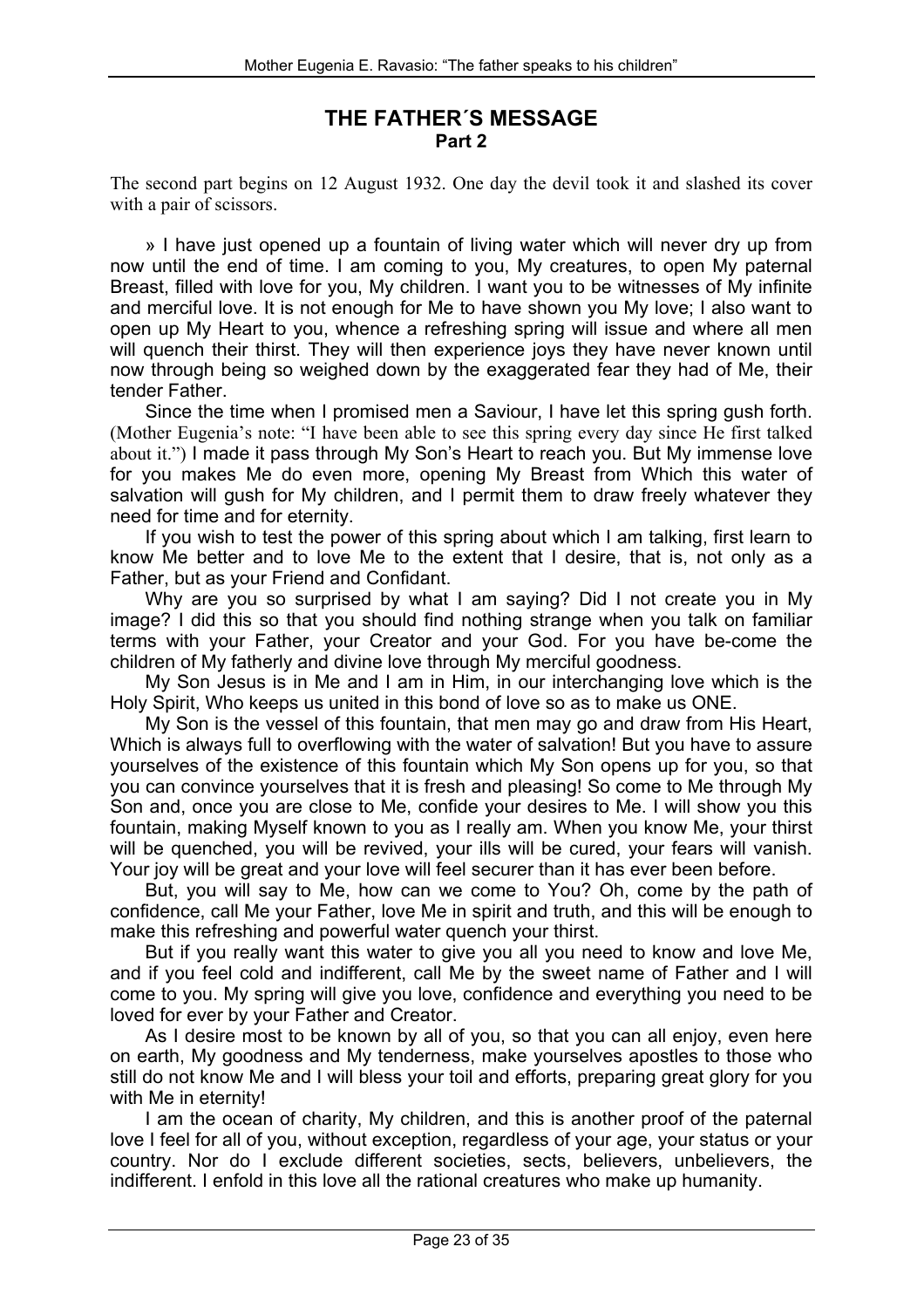Here is the proof of this: I am the ocean of charity. I showed you the spring which pours from My Breast to quench your thirst, and now, in order to let you see My goodness towards everyone, I am going to show you the ocean of My universal charity, that you may dive into it blindly. Why? So that, diving into this ocean, souls rendered bitter by faults and sins may lose that bitterness in this bath of love. They will emerge from this ocean better, happy at having learned how to be good and charitable. If, because of ignorance or weakness, you yourselves happen to fall again into this state of bitterness, I shall still be an ocean of charity, ready to receive this bitter drop, transform it into charity and goodness and make you holy as I, your Father, am.

My children, do you want to live your life on earth peacefully and joyfully? Come and cast yourselves into this immense ocean and remain in it for ever. As you work and live your normal life, this life will be sanctified through charity.

As for My children who do not follow the truth, I wish all the more to enfold them in My fatherly predilection, so that they may open their eyes to the light which now shines more clearly than ever.

This is the time of graces, foreseen and awaited since the beginning of time! I am here personally to talk to you. I come as the most tender and loving of fathers. I stoop down, forgetful of Myself, to raise you up to Me and ensure your salvation. All of you who are now living and you, too, who are in the void, but who will live century after century until the end of the world, remember that you are not alone: a Father thinks of you and offers you a share in the unfathomable privileges of His love. Approach the spring which will gush for ever from My fatherly Breast. Taste the sweetness of this health-giving water, and when you have felt all its delicious power in your souls satisfying all your needs, come and cast yourselves into the ocean of My charity, so as to live only in Me, to die to yourselves and to live eternally in Me.«

Mother Eugenia's note:

Our Father told me in an intimate dialogue: »The spring is the symbol of My knowledge; the ocean is that of My charity and of your trust. When you wish to drink from this spring, study Me in order to know Me and, when you know Me, dive into the ocean of My charity, trusting in Me with a confidence so deep as to transform yourselves: this I shall be unable to resist. I shall then for-give your errors and lavish the greatest favours upon you.«

Continuation of the message:

»I am among you. Happy are those who believe this truth and who take advantage of this time about which the Scriptures have spoken thus: "There will come a time when God must be honoured and loved by men as He desires."

The Scriptures then go on to ask: "Why?" and answer: "Because He alone is worthy of honour, love and praise for ever!"

Moses received from Me as the first of the ten commandments, this command to be communicated to men: "Love and worship God!"

Those who are already Christians may say: "We have loved you since we were born or since our conversion, as we often say in the Lord's Prayer: '*Our Father, Who art in heaven!'* " Yes, My children, it is true, you do love Me and honour Me when you say the first part of the 'Our Father', but continue with the other requests and you will see:

"*Hallowed be Thy name!*" Is My name being blessed? Continue: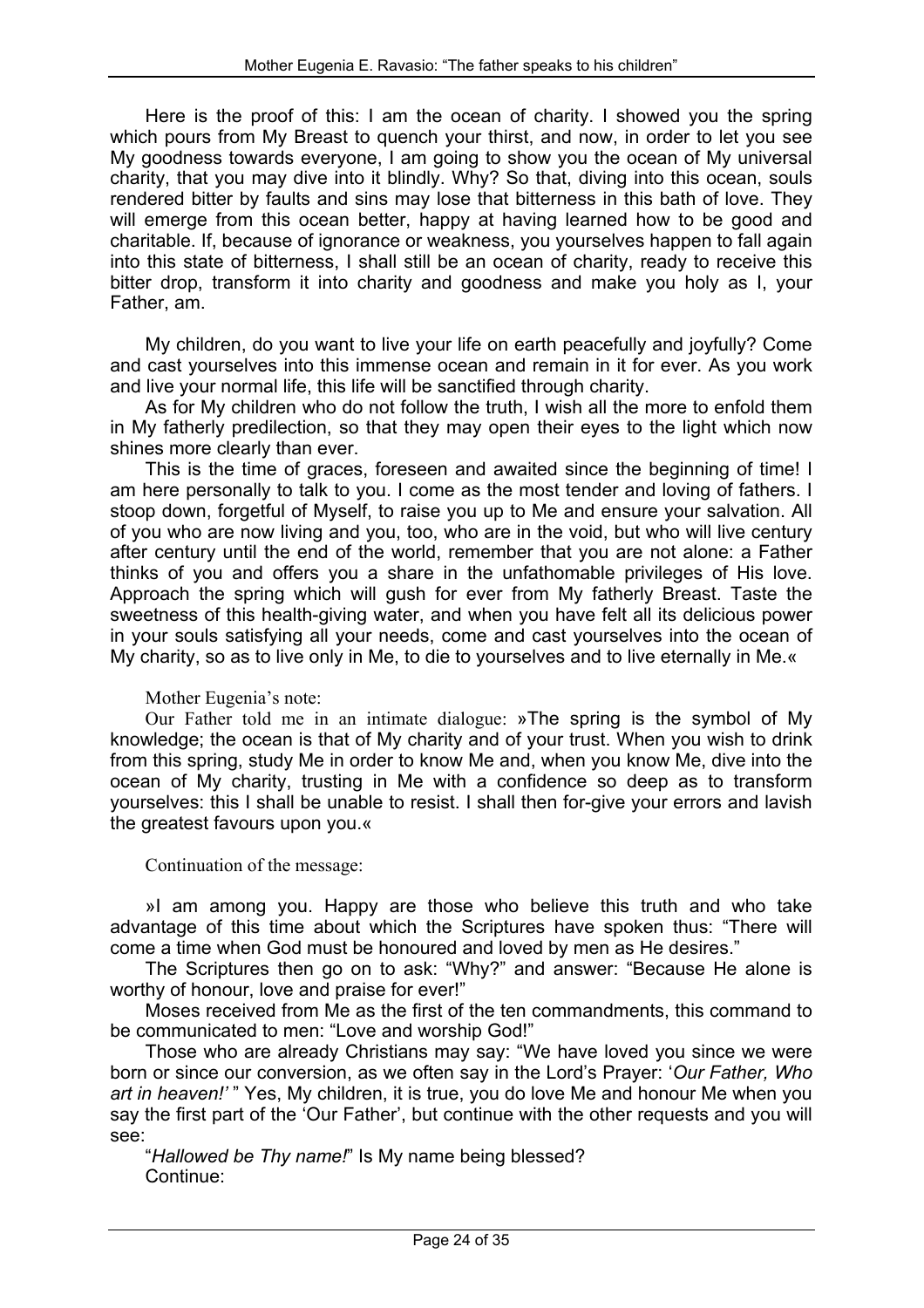#### "*Thy kingdom come!*" Has My kingdom come?

You honour very fervently the Kingship of My Son Jesus, it is true, and in Him you are honouring Me! But will you deny your Father this great glory of proclaiming Him 'King', or at least, of letting Me reign until all men can know and love Me?

I desire you to celebrate this feast of the Kingship of My Son in reparation for the insults He received before Pilate and from the soldiers who scourged His holy and innocent humanity. I ask you not to suspend this feast, but, on the contrary, to celebrate it enthusiastically and fervently; but in order that everyone may really know this King, they must know His kingdom as well. Now, to achieve this dual knowledge perfectly, it is also necessary to know the Father of this King, the Maker of this kingdom.

Truly, My children, the Church - this society I entrusted My Son to found - will complete its work by honouring Him Who is its Author: your Father and Creator.

Some of you, My children, may reply: "The Church has grown continuously. Christians are more and more numerous: this is sufficient proof that our Church is complete!" Know, My children, that your Father has always kept watch over the Church since its birth and that, along with My Son and the Holy Spirit, I wanted it to be infallible through My Vicar, the Holy Father. However, is it not true that if Christians knew Me as I am, the tender and merciful, good and liberal Father, they would practise this holy religion more fervently and sincerely?

My children, is it not perhaps true that, if you knew you had a Father Who thinks of you and loves you infinitely, you would in your turn make an effort to be more faithful to your Christian duties, as well as to your duties as citizens, to be just and to render justice to God and to men?

Is it not true that, if you knew this Father Who loves you all without distinction and Who, without distinction, calls you all by the sweet name of children, you would love Me as affectionate children, and that this love, under My impulse, would become an active love, extending itself to the rest of humanity who still do not know this Christian society and who know even less Him Who created them and is their Father?

If somebody went and talked to these souls, abandoned to their superstitions, or to so many others who call Me God because they know I exist but not that I am close to them; if somebody said to them that their Maker is their Father as well, and that He thinks of them and is concerned with them, that He surrounds them with intimate affection in their sorrows and dejection, this would obtain the conversion of the most stubborn ones, and these conversions would be more numerous and firm, that is, more persevering.

Some of you, examining this work of love I am carrying out among men, will find cause for criticism and will say: "But don't the missionaries, after arriving in those distant countries, talk to the non-believers about God, His goodness and His mercy? What more could they say about God, since they speak of Him all the time?"

The missionaries have spoken and still speak of God as far as they know Him, but I assure you, you do not know Me as I am, because I am coming to proclaim Myself the Father of all and the most tender of fathers, in order to transform your love, which has become distorted by fear.

I come to make Myself similar to My creatures, to correct the idea you have of a terrifyingly just God, as I see men spending their whole lives without confiding in their only Father, Whose only wish is to make their earthly life easier and then give them a divine life, in heaven.

This is a proof that souls do not know Me any more than you do, not having overcome the idea you have about Me. But now I am giving you this light. Remain in the light and bring it to everybody, and it will be a powerful means both to obtain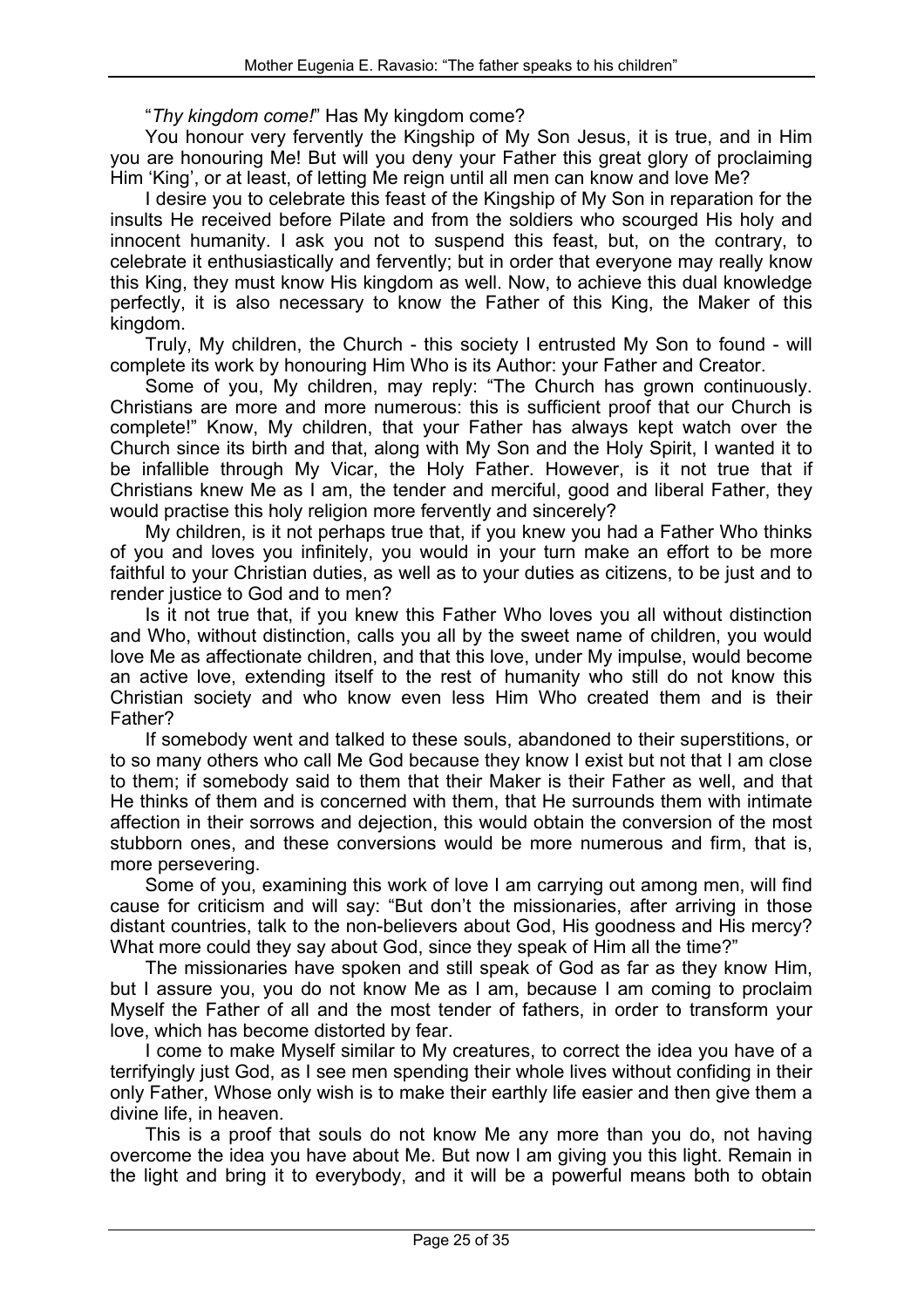conversions and to shut, if possible, the gates of hell, for I now repeat My promise, which will last for ever:

ALL THOSE WHO CALL ME BY THE NAME OF FATHER, EVEN IF ONLY ONCE, WILL NOT PERISH, BUT WILL BE SURE OF THEIR ETERNAL LIFE AMONG THE CHOSEN ONES.

And to you who will work for My glory and commit yourselves to making Me known, honoured and loved, I give the assurance that your reward will be great, because I will count everything, even the smallest effort you make, and I will reward you a hundredfold in eternity.

As I have told you, it is necessary to bring to fulfilment in the holy Church the devotion which honours in a very special way this society's Author, the One Who came to found it, and the One Who is its soul, God in three Persons: Father, Son and Holy Spirit.

Until the three Persons are honoured by a special devotion in the Church and the whole of mankind, there will be something lacking in this society. I have already made some souls aware of this lack, but most of them, too timid, have not responded to My call. Others have had the courage to speak about it to the appropriate people, but, in the face of their failure, they have not persisted.

Now My hour has come. I Myself am coming to make men, My children, know what, until today, they have not understood completely. I Myself am coming to bring the flame of the law of love so that, by this means, the enormous layer of ice that surrounds mankind can be melted and destroyed.

Oh, beloved humanity, oh, men who are My children, set yourselves free from the bonds in which the devil has chained you until now, inspiring in you fear of a Father Who is pure love! Come, come closer to Me, you have every right to approach your Father; open up your hearts, pray to My Son that He may help you to know even better My goodness towards you.

You who are prisoners of superstition and the laws of the devil, leave this tyrannical slavery and come to the truth of truths. Recognize the One Who made you and is your Father. Do not try to claim your rights, paying worship and homage to those who have led you to spend your life useless-ly until now, but come to Me, I am waiting for you all be-cause you are all My children.

And you who are in the true light, tell them how sweet it is to live in the truth! Say also to those Christians, to those dear creatures, My children, how sweet it is to think that there is a Father Who sees everything, knows everything, provides for everything, Who is infinitely good, Who forgives easily and Who punishes only reluctantly and slowly. Tell them to come to Me: I will help them, I will lighten their burden and sweeten their hard life. I will inebriate them with My fatherly love, to make them happy in time and eternity.

And you, My children, who have lost the faith and live in the darkness, raise your eyes, you will see shining rays coming to illuminate you. I am the sun that shines, warms and re-warms. Look, and recognize that I am your Creator, your Father, your one and only God. It is because I love you that I come to make you love Me, so that you may all be saved.

I am speaking to all men, the world over, making this appeal of My fatherly love ring out, this infinite love that I want you to know is a permanent reality.

Love, love, love always, but also show others how to love the Father, so that from today on I will be able to show you all the Father Who loves you so passionately.

And you, My beloved sons, priests and monks, I exhort you to make known this fatherly love that I have for men, and for you in particular. You must work so that My will may be accomplished in all men and in you. It is that I should be known,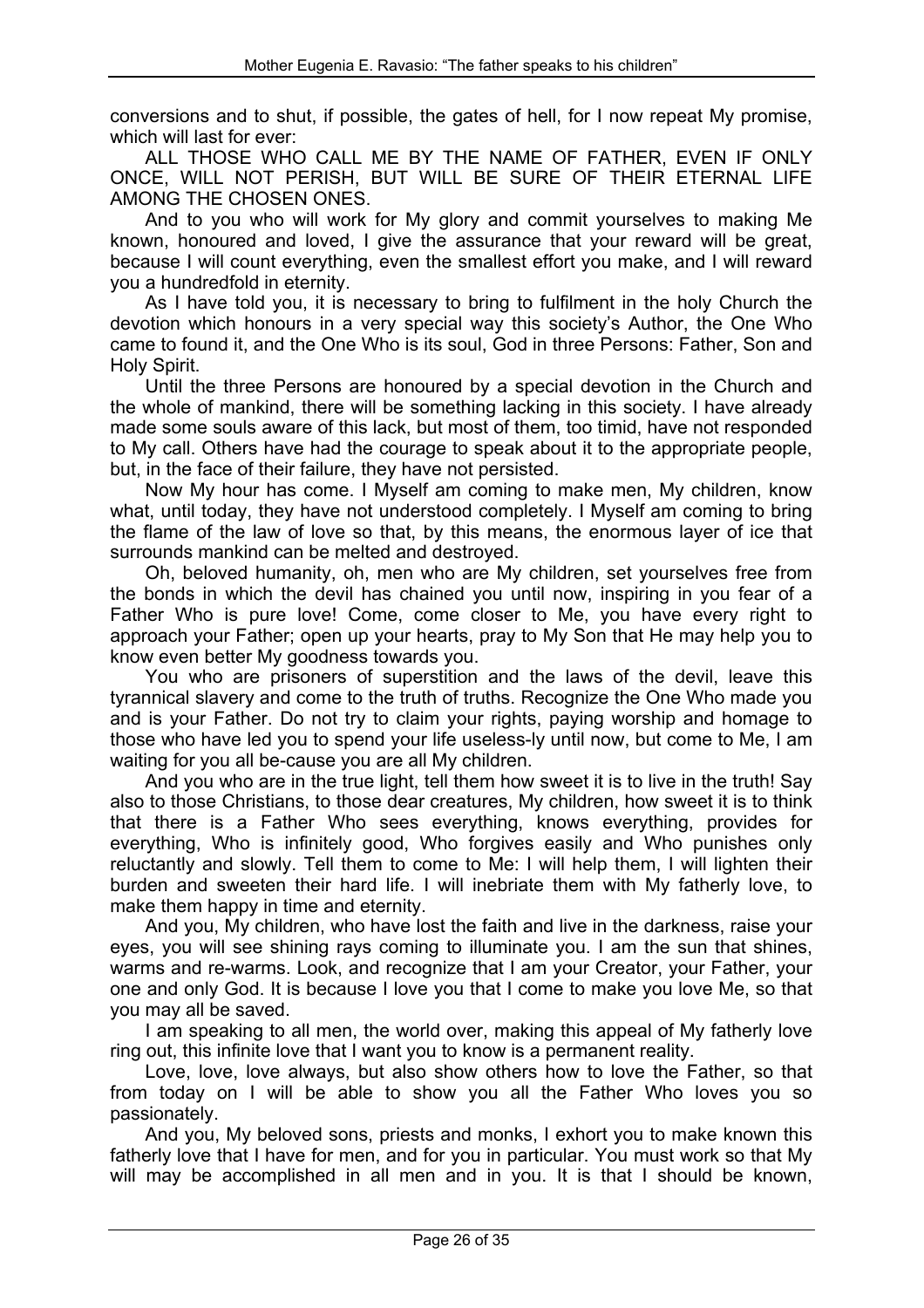honoured and loved. Do not leave My love inactive for a long time, because I am thirsty in My desire to be loved!

This century is privileged above all others. Do not let this privilege pass, for fear that it might be withdrawn! Souls need a certain divine touch, and time presses; do not be afraid of anything, I am your Father; I will help you in your efforts and your work. I will sustain you always and make you enjoy, already here below, peace and joy of soul, making your ministry and your zealous works bear fruit. This is an inestimable gift, since the soul which is peaceful and joyful already has a foretaste of heaven while awaiting its eternal reward.

I communicated to My Vicar, the Supreme Pontiff, My Representative on earth, a very special predilection for the missionary apostolate in distant countries and, most of all, a great zeal to spread throughout the world the devotion to the Sacred Heart of My Son Jesus. Now I am entrusting him with the work that this same Jesus came on earth to accomplish: to glorify Me by making Me known as I am, just as I am telling all men, My creatures and children.

If men could penetrate the Heart of Jesus in all Its de-sires and Its glory, they would realize that Its most ardent desire is to glorify the Father, the One Who sent Him, and, most of all, not to let His glory be diminished as it has been until now. He desires the complete glory that men can and must give Me, as their Father and Maker, and still more as the Author of their Redemption!

I am asking of man what he is able to give Me: his confidence, his love and his gratitude. It is not because I need My creature and his adoration that I desire to be known, honoured and loved; the only reason why I am stooping down to him is to save him and give him a share in My glory. Further, in My goodness and My love I realize that the beings I have drawn from nothing and adopted as My true children are falling in great numbers into eternal unhappiness with the devils. They are thus failing to fulfil the purpose of their creation and are losing their time and their eternity!

If there is something that I desire, above all now, it is simply to see more fervour on the part of the just, a smooth path for the conversion of sinners, sincere and persevering conversion, and the return of the prodigal sons to their Father's house. I am referring in particular to the Jews and to all others who are My creatures and children, such as the schismatics, the heretics, the freemasons, the poor infidels, the sacrilegious, and the various secret sects. I want this whole world to know that there is a God and a Creator. This God, Who will address their ignorance twice over, is unknown to them; they do not know that I am their Father.

Believe Me, you who are listening to Me as you read these words: if all men who are far from our Catholic Church heard people talking about this Father Who loves them, Who is their Creator and their God, about this Father Who desires to give them eternal life, then many of these men, even the most obstinate ones, would come to this Father of Whom you had spoken to them.

If you cannot go to them and talk to them directly, look for other means: thousands of direct and indirect ways. Put them into effect with the true spirit of disciples and with great fervour. I promise you that your efforts will soon be crowned with success by a special grace. Make yourselves apostles of My fatherly goodness and, because of the zeal I will give you all, you will be strong and powerful in your work among souls.

I will always be close to you and in you: if there are two of you talking, I will be with you; if there are more, I will be among you; thus you will say what I inspire you to say and I will put your listeners in the right frame of mind to hear you. In this way, men will be conquered by love and saved for all eternity.

With regard to the means of honouring Me as I desire, all I ask of you is great confidence. Do not think I want austerities or mortifications; I do not want you to walk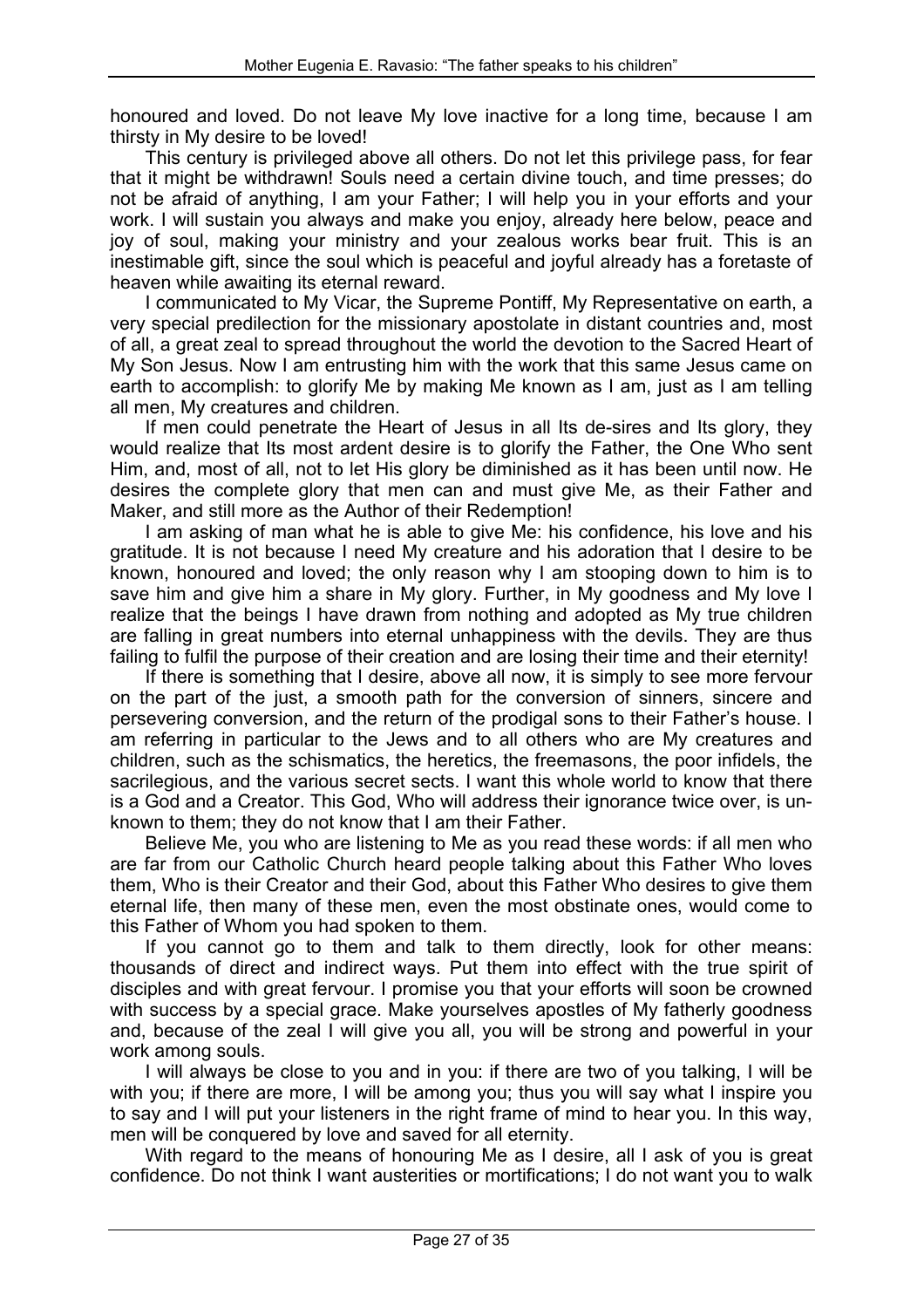barefoot or to lay your faces in the dust, or to cover your-selves with ashes. No, no! My dearest wish is that you behave as My children, simply and trusting in Me!

With you I will become everything for everyone, the most tender and loving Father. I will be on intimate terms with you, giving Myself to you all, making Myself small so as to make you great for eternity.

Most of the unbelievers, the impious and various communities remain in their iniquity and unbelief because they think that I am asking the impossible of them, that they have to submit to My commands like slaves of a tyrannical lord, whose power and pride keep him distant from his subjects, to oblige them to show Him respect and devotion. No, no, My children! I know how to make Myself small, far smaller than you can imagine.

However, what I do require is the faithful observance of the commandments I gave the Church, so that you will be rational creatures and will not be like animals because of your lack of discipline and your evil inclinations, so that you will preserve the treasure which is the soul I gave you, clothed in the fullness of its divine beauty!

Then, according to My desire, do what I have already instructed you to do: honour Me with a special devotion. May this make you know My will to give you many benefits and to let you share in large measure in My power and My glory, simply in order to make you happy and save you, and to show My sole desire: to love you and be loved in return by you.

If you love Me as faithful children, you will also have loving and obedient respect for My Church and My representatives. Not a respect such as you show now, which keeps you distant from Me because you are afraid of Me. This false respect that you have now is an injustice to justice, it is a wound you cause to the most sensitive part of My Heart; you are forgetting, scorning, My fatherly love for you.

What most grieved Me about My people, Israel, and what most afflicts Me still about present-day humanity, is this ill-conceived respect you have of Me. Man's enemy has, in fact, used it to lead him to fall into idolatry and schisms. He is still using it and will continue to use it against you to keep you distant from the truth, from My Church and from Me. Oh, do not allow yourselves to be led any longer by the enemy; believe in the truth that is being revealed to you and walk in the light of this truth.

You, My children, who are outside the Catholic Church, should realize that you are not excluded from My fatherly love. I am making this tender appeal to you because you too are My children. If you have lived up to now in the devil's snares, acknowledge that he has cheated you. Come to Me, your Father, and I will receive you with joy and love!

And you, who only know the religion in which you have grown up, and that religion is not the true one, open your eyes. Here is your Father, He Who created you and Who wants to save you. I come to you to bring you the truth and salvation. I can see that you do not know Me and do not realize that all I want is for you to know Me as your Father, Creator and Saviour. It is because of this ignorance that you cannot love Me. Understand, therefore, that I am not as far from you as you think.

How could I leave you alone after having created you and adopted you through My love? I follow you everywhere, I protect you always, so that everything may become a confirmation of My great liberality towards you, in spite of your forgetfulness about My infinite goodness. This forgetfulness makes you say: "Nature provides us with everything, it makes us live and die." This is the time of grace and light. Recognize, then, that I am the only true God!

In order to give you real happiness in this life and in the next. I want you to do what I am suggesting to you in this light. The time is propitious, do not lose this love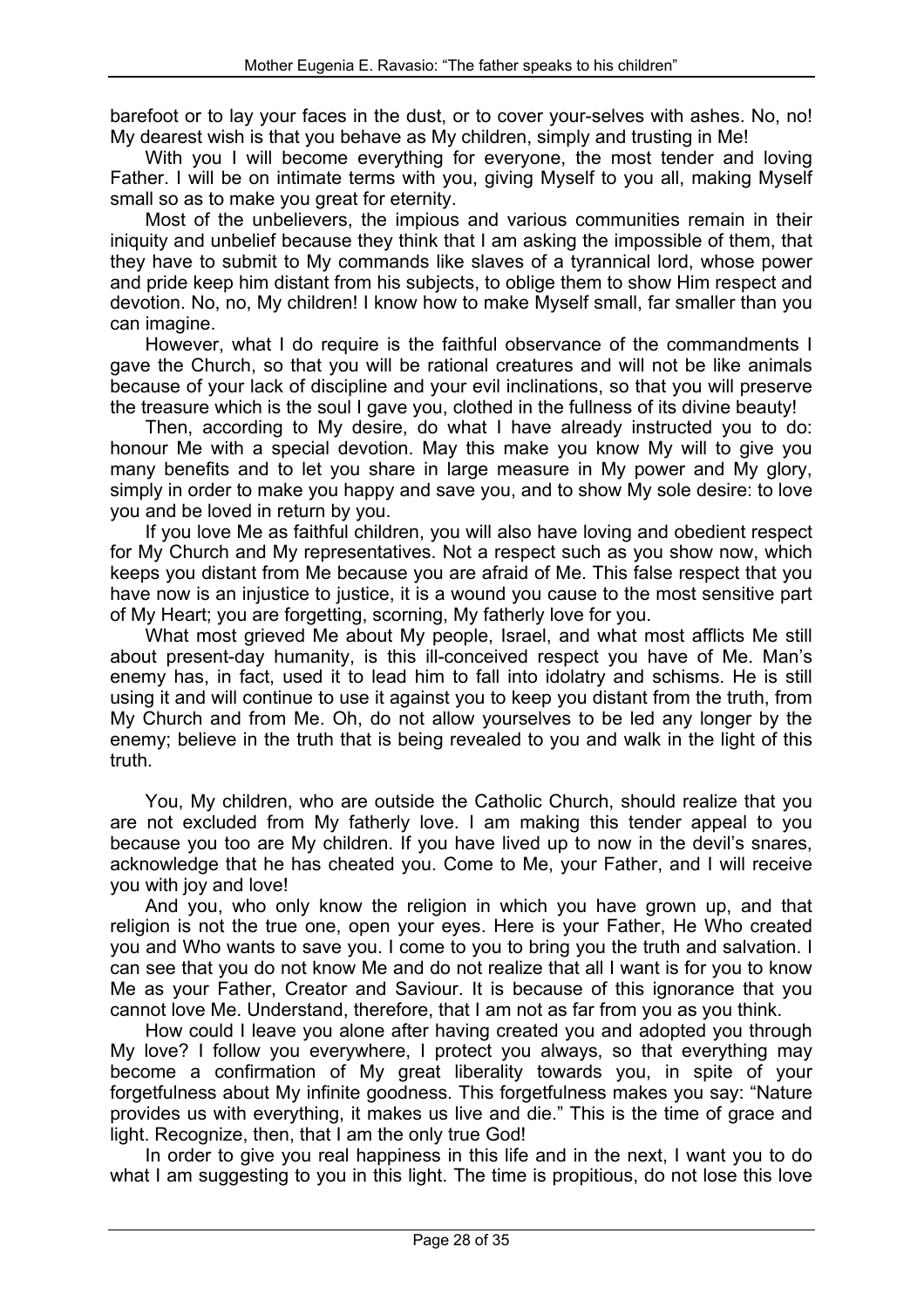which is being offered to your hearts so tangibly. I ask everyone to take part in the Holy Mass according to the liturgy; this pleases Me greatly! Later on I will suggest some short prayers to you, but I do not want to overburden you! The most important thing will be to honour Me as I told you, by establishing a feast in My honour and serving Me with the simplicity of true children of your God, Father, Creator and Saviour of the human race.

Here is another proof of My fatherly love for men. My children, I will not speak to you about the whole greatness of My infinite love, because you have only to open the holy books, to look at the crucifix, the tabernacle and the Blessed Sacrament, to realize the extent to which I have loved you!

Nevertheless, in order to show you that you need to satisfy My will for you and to make Me better known and loved, I wish, before ending these words, which only set out the basis of My work of love among men, to point out to you some of the innumerable proofs of My love for you!

As long as man does not live in the truth, he cannot taste real freedom. You, My children, think you have joy and peace, you who are outside the true law, for obedience to which I created you. But deep in your hearts you feel that you have neither true peace nor true joy and that you do not enjoy the true freedom of the One Who created you and is your God and Father!

But you, who abide in the true law, or rather, who have promised to follow the law that I gave you to ensure your salvation, have let vice lead you into evil. You have strayed from the law by behaving badly. Do you think you are happy? No. You feel that your hearts are not at ease. Do you suppose that, looking for pleasure and other human joys, your hearts will finally be satisfied? No. Let Me tell you, you will never feel truly free nor truly happy until you recognize Me as your Father and submit to My yoke, to be true children of God, your Father.

Why? Because I created you for a single purpose, to know Me, love Me and serve Me, as a simple and trusting child serves its father!

Once, in the Old Testament, men behaved like animals, they did not preserve any sign of their dignity as children of God, their Father. So to make them realize that I wanted to raise them to the great dignity of God's children, I some-times had to show Myself as dreadfully severe. Later, when I saw some of them were endowed with sufficient reason to understand, eventually, that it was necessary to distance themselves from the animals, I then began to lavish benefits on them, to give them victory over those who were still un-able to recognize and preserve their own dignity.

And as they were increasing in number, I sent My Son to them. He was adorned with all the divine perfections be-cause He was the Son of a perfect God. It was He Who showed them the ways to perfection. Through Him I adopted you in My infinite love, as real children. Since then I have never called you simply "creatures", but "children".

I clothed you in the true spirit of the new law which not only distinguishes you from animals, like the men of the old law, but raises you above those men of the Old Testament. I raised you all to the dignity of children of God. Yes, you are My children and you must tell Me that I am your Father. But trust in Me as children do, because without this trust you will never be truly free.

Everything I am saying to you is intended to make you realize that I come to carry out this work of love, to give you powerful help to cast off the tyrannical slavery which imprisons your souls, and to let you enjoy real freedom, whence real happiness comes. Compared with this freedom, all earthly joys are as nothing. Raise yourselves to the dignity of children of God and learn how to respect your own greatness. I will then be your Father more than ever, the most lovable and merciful of fathers.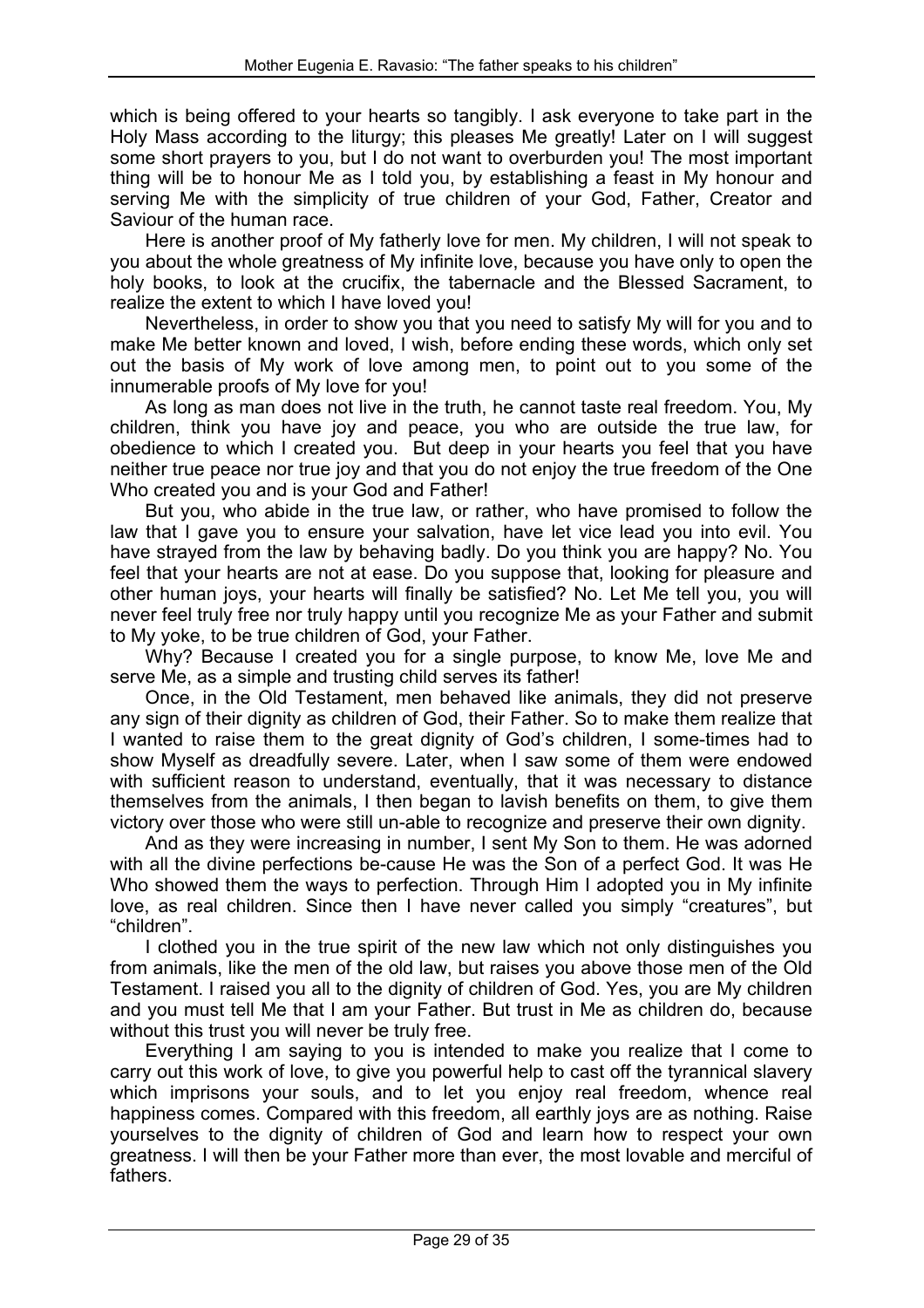I have come to bring peace with this work of love. I will let a ray of peace fall upon anyone who honours Me and trusts in Me, so that he will be relieved in all his troubles, all his worries, sufferings and afflictions, especially if he calls Me and loves Me as his Father. If families honour Me and love Me as their Father, I will give them My peace together with My providence. If workers,businessmen and artisans invoke and honour Me, I will give them My peace and My strength, I will show Myself to be the good and merciful Father. If each Christian community invokes and honours Me, I will give it My peace, I will show Myself to be a most loving Father, and through My power I will ensure the eternal salvation of souls.

If all mankind invokes and honours Me, I will bring down upon it the spirit of peace like a benevolent dew.

If all nations, as such, invoke and honour Me, there will be no more discord, nor wars, because I am the God of peace and where I am, there no war can be.

Do you wish to gain victory over your enemy? Call upon Me and you will triumph over him.

Finally, you know that I can do everything because of My power. Well, I am offering this power to all of you, to use now and for eternity. I will always show Myself to be your Father, provided that you show yourselves to be My child-ren.

What do I desire to achieve with this work of love, if not to find hearts able to understand Me?

I am the holiness of which I possess the perfect and full expression; I offer you this holiness, of which I am the Author, through My Holy Spirit, and I instill it in your souls through My Son's merits.

It is through My Son and the Holy Spirit that I am coming to you and into you, and it is in you that I seek My repose.

To some souls, the words "I am coming into you" will seem a mystery, but it is not a mystery! Because, having instructed My Son to institute the Holy Eucharist, I intended to come to you every time you receive the Sacred Host!

Of course, nothing prevented Me from coming to you even before the Eucharist, as nothing is impossible to Me! But receiving this Sacrament is an action that is easy to understand and it shows how I come to you!

When I am in you, I can more easily give you what I possess, provided that you ask Me for it. Through this Sacrament you are intimately united with Me. It is in this intimacy that the outpouring of My love makes My holiness spread into your souls.

I fill you with My love, then you have only to ask Me for the virtues and perfection you need and you can be sure that in those moments when God is reposing in His creatures, nothing will be refused you.

Since you know My favourite place of rest, are you not going to offer Me it? I am your Father and your God; will you dare refuse Me this? Oh, do not let Me suffer because of your cruelty towards a Father Who is asking you for this one favour for **Himself** 

Before ending this message, I want to express a wish to numerous souls who are consecrated to My service. You, priests and religious, are those souls. You are dedicated to My service, whether in the contemplative life or in chari-table and apostolic works. For My part, this is a privilege granted through My goodness; for your part, it is faithfulness to your vocation, together with your good will.

This is My desire: you who find it easier to understand what I expect of mankind, pray to Me, so that I will be able to accomplish My work of love in all souls. You know all the difficulties that have to be overcome to win a soul! Well, this is the effective means of helping you to bring a great number of them to Me: this means is that of making Me known, loved and honoured by men.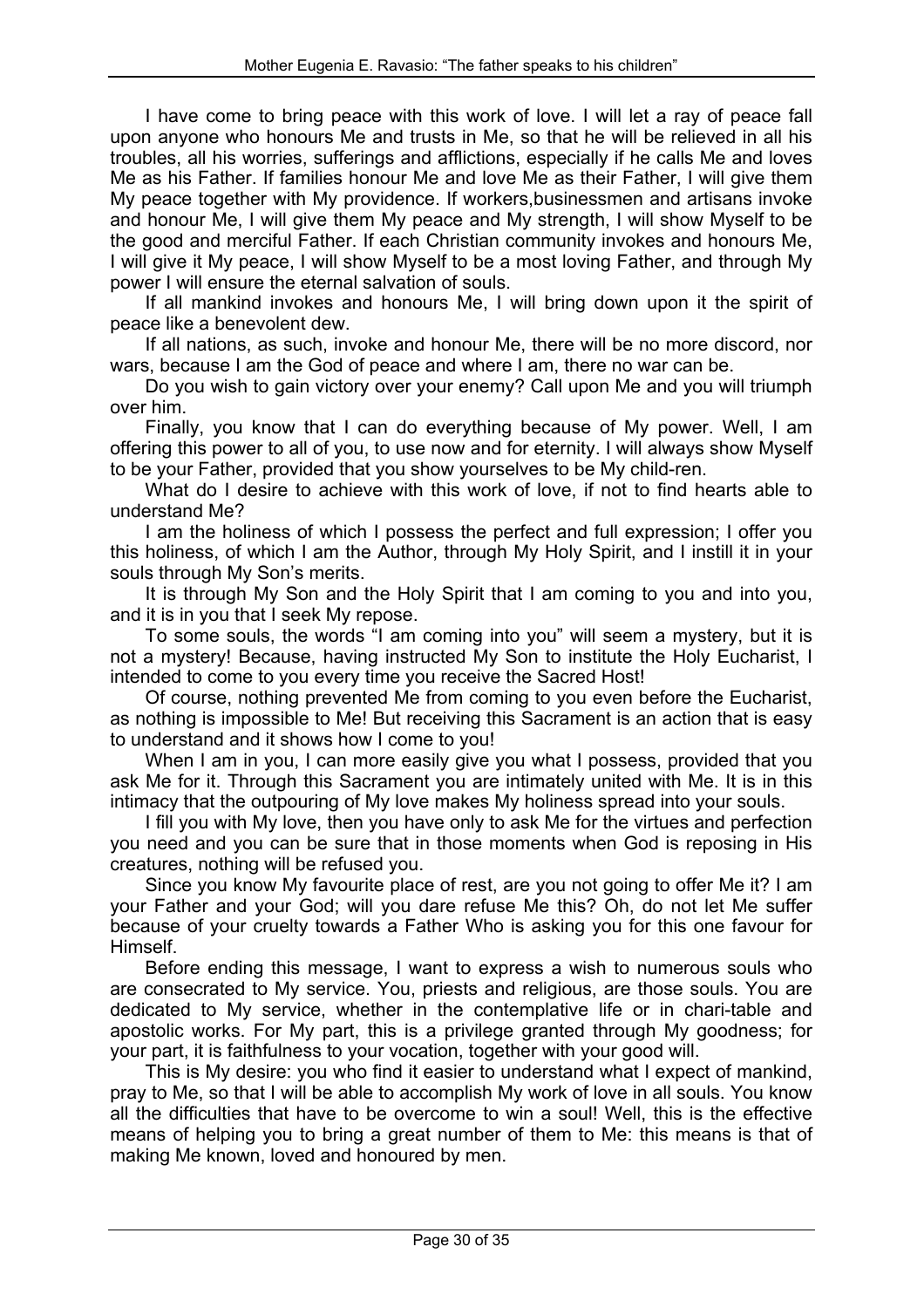I want you to be the first ones to start doing this. What joy for Me to enter first the houses of priests and religious! What joy to find Myself, as Father, amid the children of My love! With you I will converse as with intimate friends! I will be for you the most discreet of confidants! I will be everything to you, I will satisfy all your needs! Most of all, I will be the Father Who receives your requests, Who lavishes His love, His benefits and His universal tenderness upon you.

Do not refuse Me this joy which I desire to enjoy with you! I will give it back to you a hundredfold and, since you will honour Me, I will honour you too, by preparing great glory for you in My kingdom!

I am the light of lights: where it penetrates there will be life, bread and happiness. This light will illumine the pilgrim, the sceptic, the ignorant. It will illumine you all, o men who live in this world of darkness and vice. If you did not have My light, you would fall into the abyss of eternal death!

Finally, this light will lighten the ways which lead to the true Catholic Church for its poor children who are still victims of superstition. I will show Myself as a Father to those who suffer most on earth, the poor lepers.

I will show Myself to be the Father of all those who are abandoned, the outcasts of every human society. I will show Myself as a Father to the afflicted, the sick, and above all, to those who are in agony. I will show Myself as a Father to all families, to orphans, widows, prisoners, workers and the young. I will show Myself as the Father of kings, the Father of their nations. You will all feel My goodness and My protection, you will all see My power!

My fatherly and divine blessing on everyone. Amen! Especially to My Son and Representative. Amen! Especially to My son, the bishop. Amen! Especially to My son, your spiritual father. Amen! Especially to My daughters, your mothers. Amen!

To all the congregation of My love. Amen!

To all the Church and to all the clergy. Amen!

A very special blessing to the Church in purgatory. Amen! AMEN!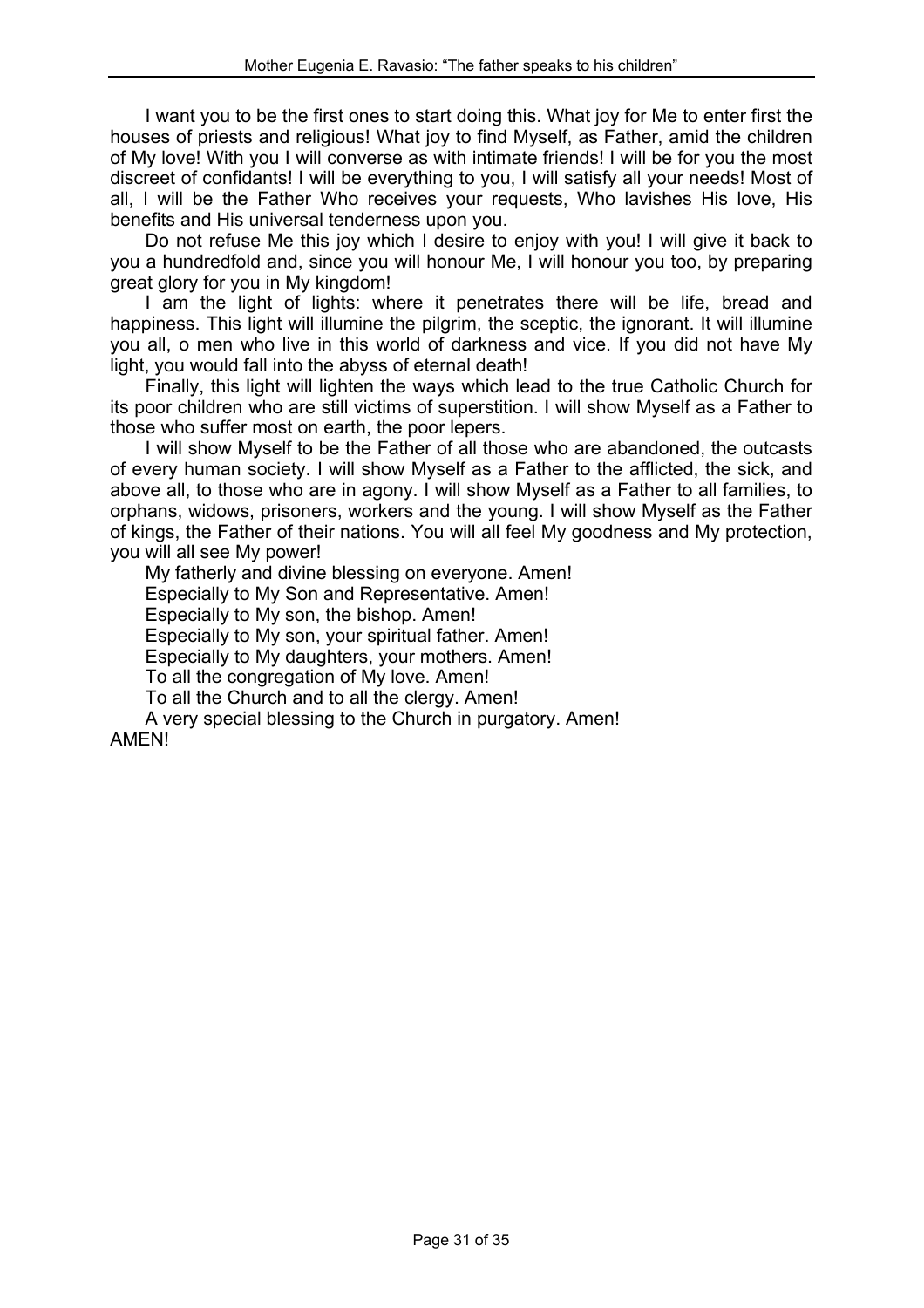"Per Ipsum, cum Ipso et in Ipso"

## **Prayer of Mother Eugenia God is my Father**

My Father in Heaven, how sweet it is to know that You are my Father and that I am Your child!

Especially when the skies of my soul are cloudy and my cross weighs more heavily, I feel the need to repeat to You: Father, I believe in Your love for me!

Yes, I believe that You are a Father to me at every moment of my life, and that I am Your child!

I believe that You love me with an infinite love!

I believe that You are watching over me night and day and that not a hair falls from my head without Your permission!

I believe that, in Your infinite Wisdom, You know better than I what is good for me.

I believe that, in Your infinite power, You can bring good even out of evil.

I believe that, in Your infinite goodness, You make everything to the advantage of those who love You; even under the hands of those who strike me I kiss Your hand which heals!

I believe, but increase in me faith, hope and love!

Teach me always to see Your love as my guide in every event of my life.

Teach me to surrender myself to You like a baby in its mother's arms.

Father, You know everything, You see everything, you know me better than I know myself; You can do everything, and You love me!

My Father, since it is Your wish that we should always turn to You, I come with confidence to ask You, together with Jesus and Mary... (*here request the favour that you desire*).

For this intention, and uniting myself to their Most Sacred

Hearts, I offer You all my prayers, my sacrifices and mortifications, all my actions, and greater faithfulness to my duties. (*If this prayer it to be recited as a novena, add: "I promise to be more generous, especially during these nine days, in a given circumstance, to such and such a person...."*).

Give me the light, the grace and the power of the Holy Spirit!

Strengthen me in this Spirit, that I may never lose Him, never sadden Him and never allow Him to become weaker in me.

My Father, I ask this in the name of Jesus, Your Son! And You, Jesus, open Your Heart and place in it my own, and, together with Mary's, offer it to our divine Father! Obtain for me the grace that I need!

Divine Father, call all men to Yourself. Let all the world proclaim Your fatherly goodness and Your divine mercy!

Be a tender Father to me and protect me wherever I am, like the apple of Your eye. Make me always a worthy son/daughter; have mercy on me!

Divine Father, sweet hope of our souls, may You be known, honoured and loved by all men!

Divine Father, infinite goodness poured out on all peoples, may You be known, honoured and loved by all men!

Divine Father, beneficent dew of humanity, may You be known, honoured and loved by all men!

Mother Eugenia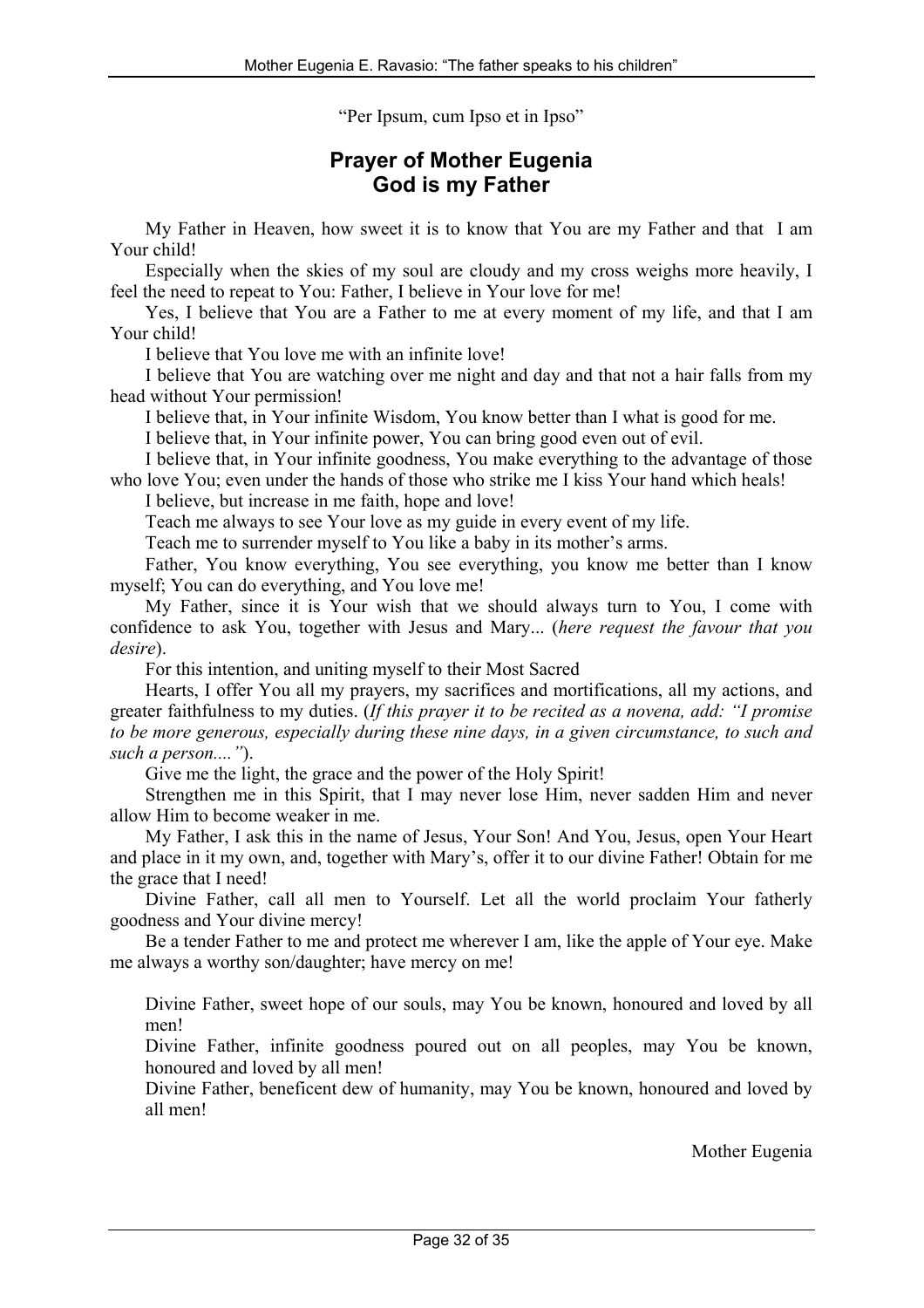Partial indulgence:

+ Jean Cardinal Verdier Archbishop of Paris Mai-8, 1936

+ Mgr. Girard, Apostolic Vicar Cairo (Egypt) October-9, 1935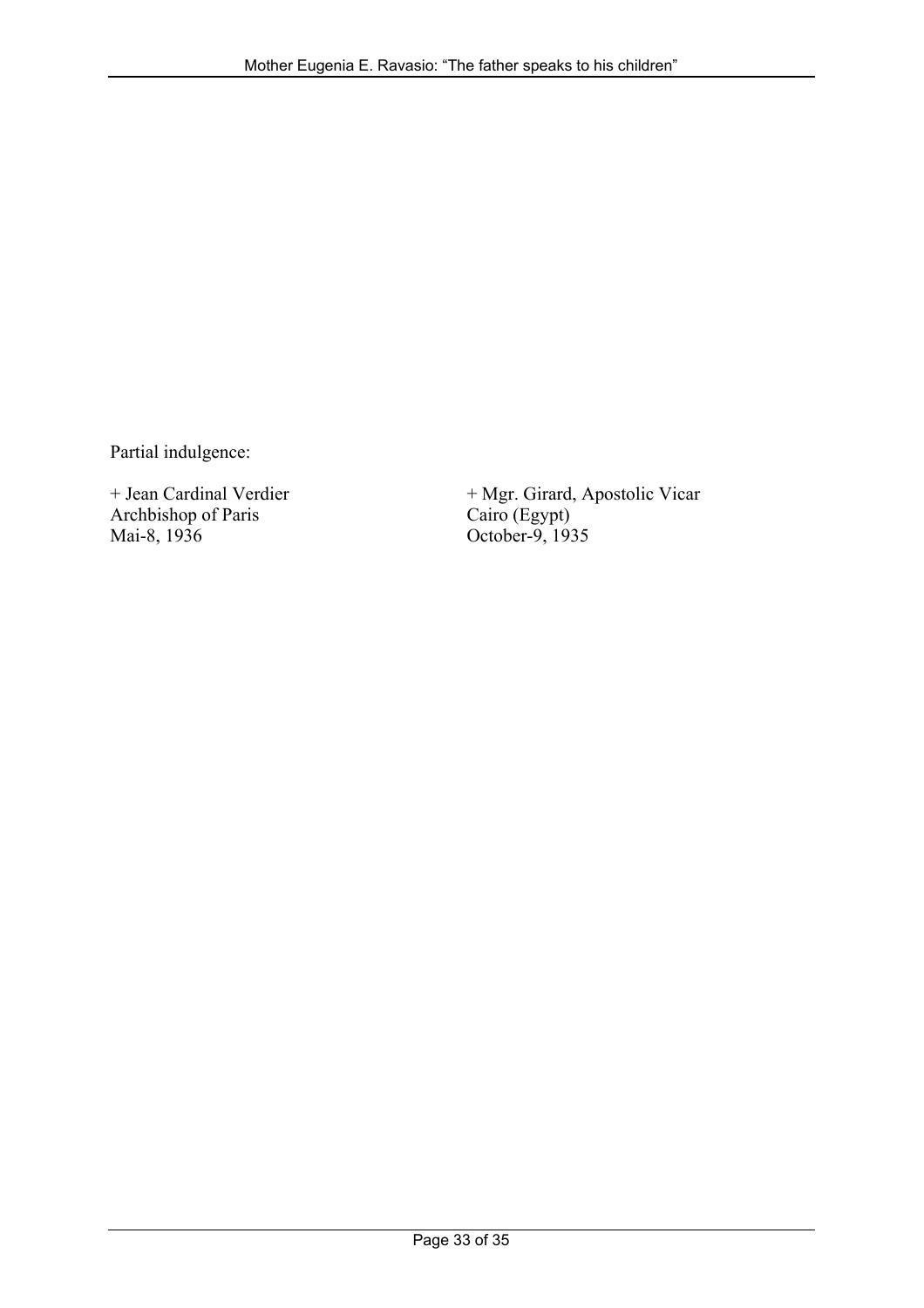#### **This edition serves as a manuscript.**

It is not sold and not commercially available. This book is distributed cost-free in order to circulate the message of the Father. Thus, nobody is authorized to charge amounts or donations for this work, which wants to exist only in trusting by the hope of this message. All those, who want to thank for it are invited to pray, especially for those people, who do not yet know the Father. Everyone can help voluntarily to distribute this message.

#### **Donations:**

Further copies of this book may be obtained from the distributors. Donations to help defray printing and postage will be gratefully received.

Any information regarding graces received or initiatives untertaken in connection with the Father´s message of love and mercy may be sent either to the publishers or to the distributors.

#### **Distributors**

U.S.A. and Canada: Gerald H. Roubal "Father of all Mankind" Foundation, Inc. 2171 Joy Road Auburn Hills Michigan, U.S.A., 48326-2627 Phone & Fax: +001 (810) 373-0553

> U.K. and Ireland: Brian Standfield Martins, High Street Twyford, Hants. SO21 1RG U.K.

Or contact the publisher: "Edizioni Nidi di Preghiera" C.P. 135 I-67100 L´Aquila